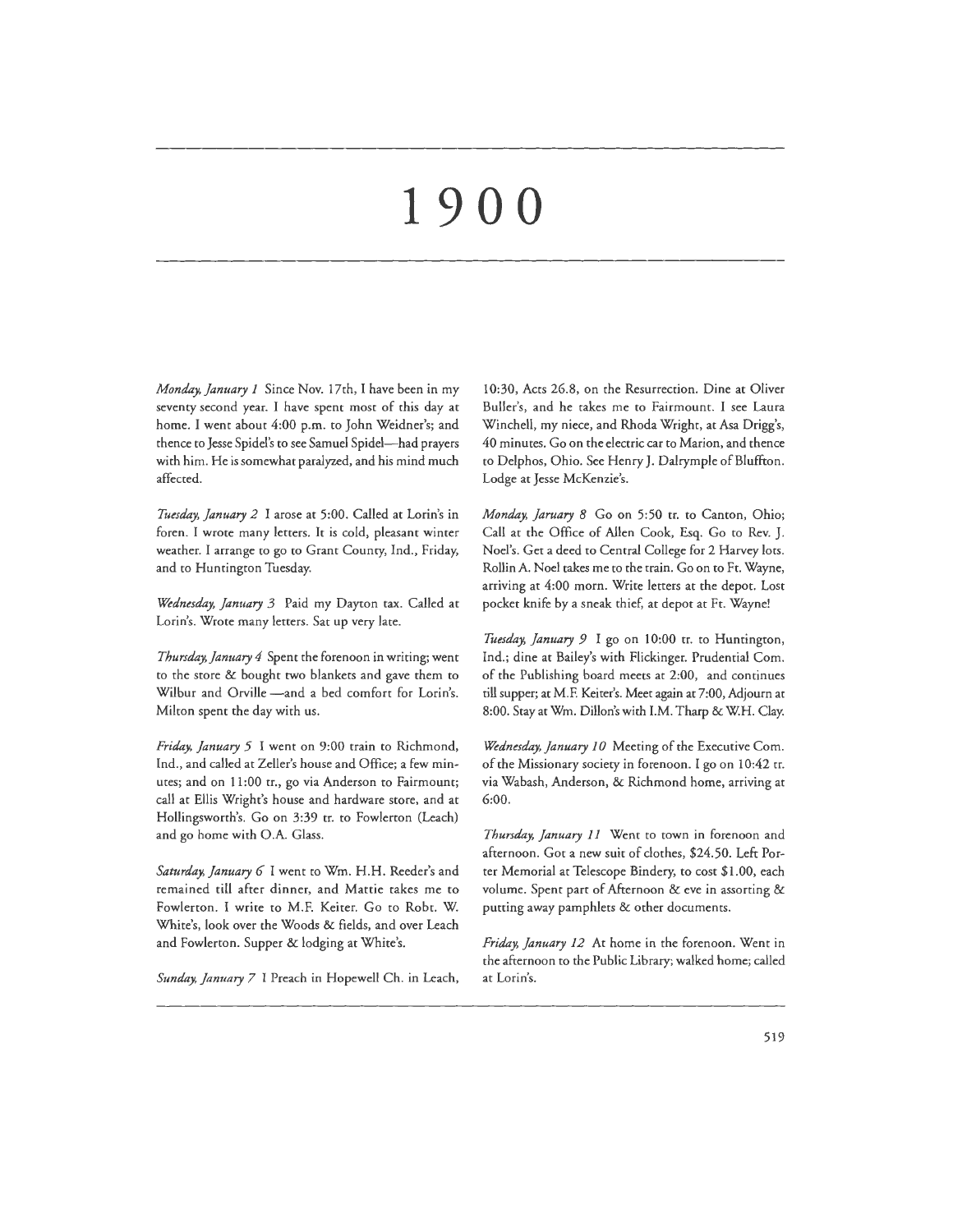*Sunday, January 14* At First Baptist Church heard Dr. H.C. Mabie the Home Secretary of the Am. Baptist Mis. Union, John 12.30, "Voice-your sake." Intelligent but not a very good speaker.

*Monday, January 15* Spent full half the day in retracing my diary of 1857, which was written with a lead pencil. Went to town in the afternoon, got a draft of \$5.00 and sent to pay A.P. Wiggins, Saratoga, N.Y. for Porter Memorial; bought hat etc.

*Tuesday, January 16* At home all forenoon. Went in the afternoon, and expressed "Cin. Present & past," back to Calrke, and went to the post office. Came back by Lorin's.

*Wednesday, January 17* I call on Young, one minute. Buy a hat, and get large envelopes at the post office. Read and wrote the rest of the day. Called at Lorin's.

*Thursday, January 18* Went to the bank, and to the bindery and got the volumes of the Memorial of the Porter Family \$1.00 each. Read and wrote the most of the day. Katharine goes to the Helen Hunt Club. About midnight, Oscar Needham and Dr. Long call to tell Katharine that she is elected teacher in High School. They, her friends.

*Friday, January 19* At home reading and writing. It is a semi rainy day, and rainy night. I call at Lorin's in the evening.

*Saturday, January 20* It rained all night. Bur this is a pleasant day. I was a home all day. Lorin and Milton came in the evening and staid an hour or more. Agnes Osborn spent tne evening with us. H.J. Becker called in the afternoon, also on his return from town.

*Sunday, January 21* Weather fair. Arose early. Got ready for meeting. Heard Rev. C.W. Gullette preach at Gr. M.E. Church 11:00, Lev. 19.18. "Thou shalt loveneighbor-self." Severely condemned the Maysville mob. Heard Rev. I.L. Kephart at Association Hall on, "What shall we do?" Lorin's took supper with us. I called at Louding's, on my return from Association Hall.

*Monday, January 22* Nettie (Lorin's Wife) and the little girls called. I was home. Katharine visited Woerthner to see about her duties as teacher, etc., in the High School. I spent the day in reading & writing.

*Tttesday, January 23* At home in the forenoon. Visit in the Afternoon, Jacob Swank's, on North-western Ave., Dr. H.J. Becker's and Aunt Mary Inglehart's. Call at Fader's to see about the facts of Father John Reel's obituary. Katharine goes to the Gymnasium in the evening. Dr. Becker had gone to Rome, Ind.

*Wednesday, January 24* Received letters from Rev. John Jackson, C.H. Kiracofe, Mrs. Eliza H. Wolcott, Robt. Clarke Company, and Rev. D.P. Boyd, Newberry, S.C. Wrote letters. Lorin's called in the evening. Orv. & Kath. call at Dr. Mitchell's, who move[s] to Miamisburg tomorrow.

*Thursday, January 25* At home engaged as usual. Wrote to the folks at Brookville, Ind., that I expect to be there Feb. 1st. There was a change to right cold weather in the afternoon.

*Friday, January 26* A home, and engaged as usual. Went to J. Spidel's in afternoon, to see his father, Samuel Spidel, who is partially paralyzed, and mentally affected. Katharine visited High School. Lorin's called in the evening.

Saturday, January 27 To town - -trains all behind. Trade at Cohen's home-Go at 10:00, again; met Flickinger & in counsel 45 minutes at Hoffman House. Went on 12:00 traction car to Miamisburg, where Rev. T. Weyer meets me and takes me to his house. Pr at 2:00 I Pet. 1:2. I preside-Qr. Conf. Sup Weyer's. Pr at 7:30, Matt. 13.31,32. Lodge at L. Wett's.

*Sunday, January 28* Attend speaking-meeting at 9:15. Pr. at 10:30, 2 Cor 13.5. Sacrament. Dine at L. Long's, & sup there. Call at T. Weyer's. Pr. at 7:00, Isa. 5.4. I stay again at Lewis Wetz.[Written as Wett's above]

*Monday, January 29* Call at Charles Coulthard's. Go on I 0:07 tr. to Franklin, and thence home on traction. Today Katharine began as regular teacher in High School;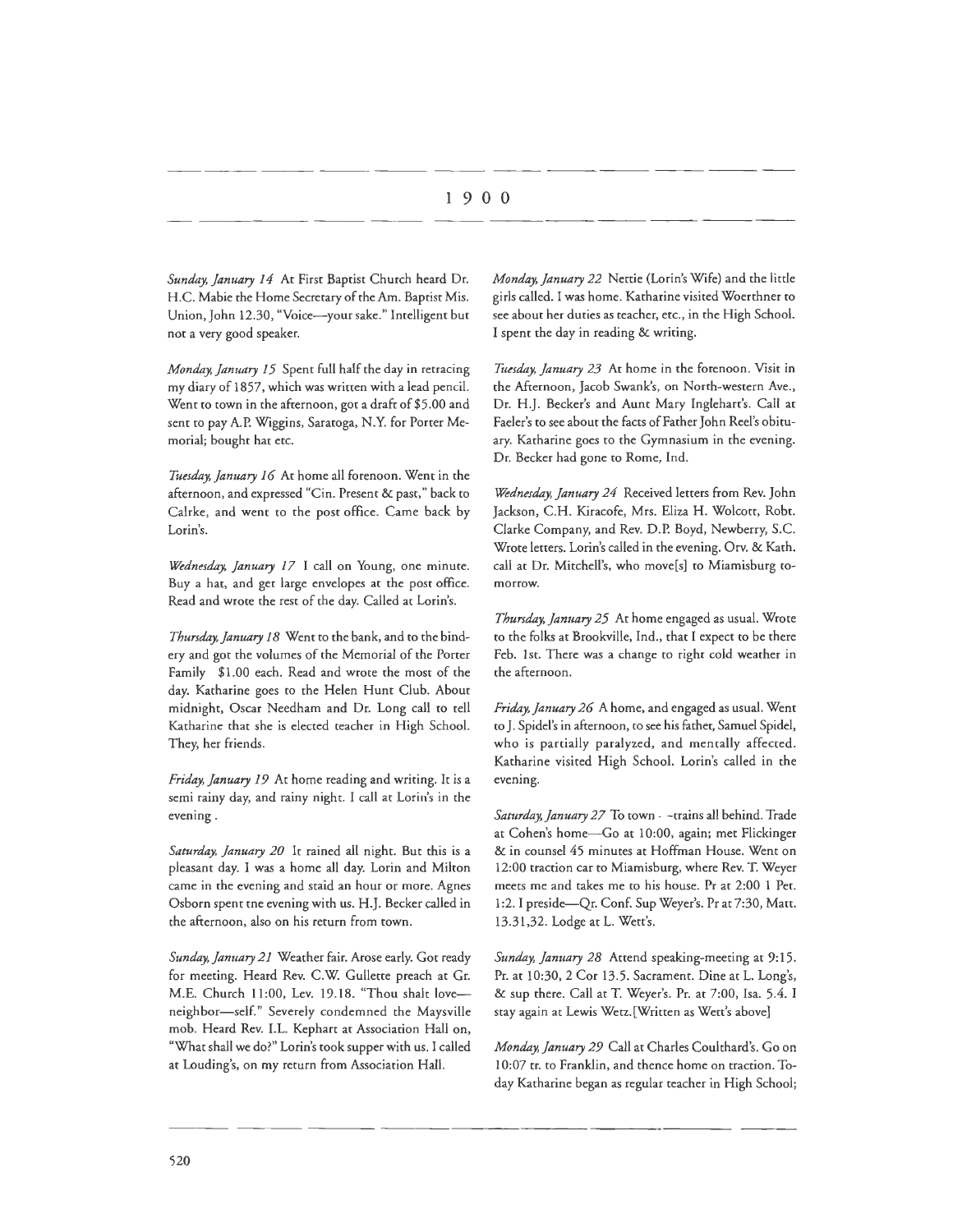and Miss Hariet Osborn began to keep house for us. Went to town; got pantaloon, cloth brush, underwear, etc, etc.

*Tuesday, January 30* At home in the forenoon reading and writing. Went to town in the afternoon, a short time, and made small purchase.

*Wednesday, January 31* At home in the forenoon. Go on 3: 17 train to Richmond & after a call at D.K. Zeller's & supper, to Cambridge & lodge at Henry Myer's.

*Thursday, February 1* Go on 6:27 train to Brookville and Bro. Geo. Moulton takes me to his house. We go and look at the German Methodist Church, which the brethren propose to buy; and we visit Miss Sally Lewis, daut. of Clark Lewis. Bro. G.W. Stewart comes. I go after dinner to Daniel Koerner's. Pr. at Bath at 7:00, Rom. 5.8.

*Friday, February 2* I remain at my wife's brother's, Daniel Koerner's, 12 miles north of Brookville, till after dinner. Go in Moulton's buggy to Brookville. Sup and lodge at Moulton's. Pr. at Ger. Methodist Church at 7:30, Matt. 5.12.

Saturday, February 3 I went on 11:45 train to Laurel. Lunch at the restaurant. Hire livery rig and go to Andersonville and call at Samuel Barber's. Mr. Shriner and Smith Scott-old acquaintances-come in; call at James More's house. Go on to Philam, Le Forge's, & Vern Young's. Lewis takes me to James F. Harris's. I pr. at Clarkburg. Eph. 2:4.

*Sunday, February 4* My nephew, James Harris, takes me to Mt. Zion, 2 1/4 ms. south-west of Andersonville, where I preach at 10:30, Rom. 4.9. I dine at Rev. Chas. S. Miller's. Jesse LeForge and wife (Miller's daut.) dine there. Sister (Ann) Miller was James Simmond's daughter, of Neff's Corners. I pr. at 7:00, 2 Pet. 1.4. Dr. George Wright, my Nephew, goes with me to James Harris's; lodge there.

*Monday, February 5* I take James' conveyance and go to old Hopewell Cemetery & get the dates of the Freeman's buried there etc. I call at Otis Porter Freeman's, 1/2 m. east of Cone's Corners. I dine at Morgan Linville's, 1/4

m. north of the Worth farm, where I was born. James Franklin Linville goes with me over the Worth farm. I return to Harris's. Pr. at Clarksburg, Rom. 8.1.

*Tuesday, February 6* My nephew, James F. Harris, after dinner, takes me to Milroy. On the way, we call at the Richland Church Cemetery, and look at Grandfather & Grandmother Reeder's graves-immediately west of the nice granite monument of John & James McCorkle & Sally McCorkle & Eliz. Buder & A.P. Buder. At Rushville, call at Artemas Moor's.

*Wednesday, February 7* I had gone last eve. on train to Sexton & walked out to Samuel David Kirkpatrick's & lodged. Effie takes me to Harvey Wright's. John & Flora Kirkpatrick and Mrs. Lizzie Wright visit there. Jabez Rhoads & Frances, my niece,and Stella call a half hour in afternoon. I lodge at my brother Harvey's. He is 79 years old, but walks nimbly & Preaches frequently.

*Thursday, February 8* I call at Thomas Wright's, my nephew's & he takes me back to Harvey's. Charley Gray takes me to Rushville, & I go on 11 :48 train to Glenwood. Nicholas Frank Bowen mer me and cook me to his house. Dine there. He takes me via Lucinda Moor's to Charles Steven's, on our old home place. I Sup & lodge there.

*Friday, February 9* Charley & Flora, my niece, and Ray, their son, go with me to Lucinda Moor's, she having been my brother William's wife. Cliff Long & wife live with her. After supper, I went to N.F. Bowen's, and he takes me to Fayetteville, where I preach at 7:00, at Disciple's Church, Gal. 2.20. I return to Bowen's & lodge. His wife is my niece.

*Saturday, February 10* After very early dinner, N.F. Bowen takes me to Glenwood, and I go on 12:02 train to Hamilton & thence to Dayton, home. Found all well, and that Carrie Kayler was doing work for us. Many letters to read.Went to bed at 9:00. Slept about 8 hours.

*Sunday, February 11* Attended the Episcopal Church. Rev. John Dows Hills preached on the Parable of the Sower. Saw Albert and Edith Shearer, his dau., on the way home. Agnes Osborn called in the afternoon. I was at home the rest of the day.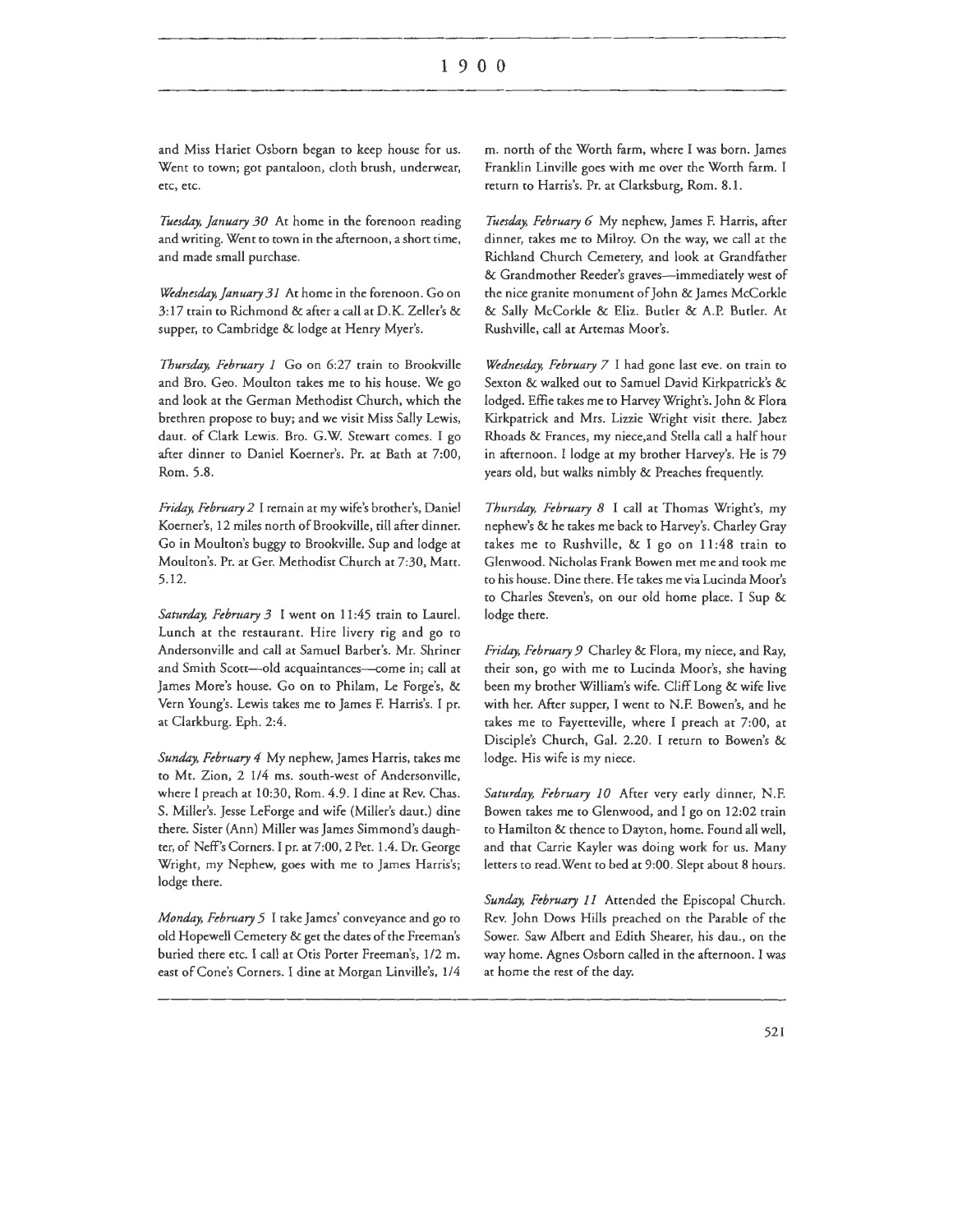*Tuesday, February 13* At home all day, except to town to bank, gas office, P.O., etc. Called at P. Louding's, Joseph Wilberforce came in the evening to get a problem in Arithmetic solved, and Orville solved it and explained it to him.

*Wednesday, February 14* At home all day writing letters. Lorin, Milton and Ivonette came and staid an hour, in the evening.

*Thursday, February 15* At home writing most of the day. Went to Depot & Bate's store and got several paper boxes. Katharine went to the meeting of the Helen Hunt Club in the evening.

*Friday, February 16* At home, mostly reading. Went in the afternoon about 5:00 to call on Jacob Swank. Called also at Rev. H.J. Becker's five minutes.

*Saturday, February 17* Called just before noon at Jesse Spidel's to see his father, Samuel Spidel, who is much afflicted, and prayed with them. Read the papers and wrote a letter, and went on the electric to Crawford's and Sulphur Springs Road, & walked up ro Aaron Wysong's. Lost my muffler, but recovered it next morning.

Sunday, February 18 I preached at Olivet, at 10:30, 1 John v:3, "This is the love of John." etc. Dined, supped & lodged ac Geo. Warvel's. I preached at 7:00, "consider your ways" Haggai 1.5. The congregations were small. In the evening, some boys misbehaved, and I thought the brethren were inclined to tolerate their conduct.

*Monday, February 19* I went home on 8:00 traction. Carrie K. was unwell, yesterday, and did not come to work co-day.

Tuesday, February 20 At home writing and reading. Carrie K. back, but went home at 3:00. Katharine came from school complaining of her throat and ear. Saw Dr. Becker at the boys' score, and had much talk with him. Dr. L. Spitler called and left medicine for Katharine.

*Wednesday, February 21* Banked to day from Hoisington \$63.62; from Grant on produce, dover seed, \$41.48; wheat, \$21.00. Katharine teaches as usual.

*Thursday, February 22* Washington's Birth Day holiday co-day. Katharine is quire unwell. I spent the day reading and writing. Nothing extraordinary occurs.

*Friday, February 23* I was at home all day, busy, as I usually am; but nothing of special interest occurs. Katharine taught as usual, but had fever in the afternoon & evening.

*Saturday, February 24* Ac home all day, reading and writing. In afternoon, Katharine has fever and sends for the doctor again. Lorin and Milton called in the evening.

*Sunday, February 25* At l 0:30, at Broadway "Christian" Church, I heard Dr. J.J. Summerbell, Ed. of the "Herald of Gospel Liberty," pr. from Rev. 19.13, "Clothed in vesture dipped in blood," an able and interesting sermon. At 3:30, at Association Hall, I heard Rev. Albert Read, Del. Ohio pr. on Gal. 2.20. Loved\* *me* and gave himself for *me,* good sermon. Called at Lorin's. At home in the evening. \* Emphasized me improp.

*Monday, February 26* At home, mosdy reading. Went to town in afternoon; called five minutes at Young's; went to the Library. Joseph Goodin Wilberforce came at 5:30, remained till after supper. Lorin called a while in the evening.

*Tuesday, Febmary 27* I arose quite early; was at home all day, except a trip to post office, Newsalt's, and store; bought a dock, \$4.50.

*Wednesday, Febmary 28* I am at home co-day. It is quite rainy, after sleet in the morning. I spent the forenoon in copying letters on the type-writer. I attended Rev. E. Lorenz' funeral at Ger. U.B. Church at 2:00; four Germans, including G. Fritz, spoke, and Shuey, Weaver & Hott. He died Saturday eve. the 24th, aged 72.

*Thursday, March I* At home reading and writing. Nothing of special interest occurred, but in the past day or so, we get news of Gen. Cronie's surrender in South Africa, and of the relief of the British garrison at Ladysmith.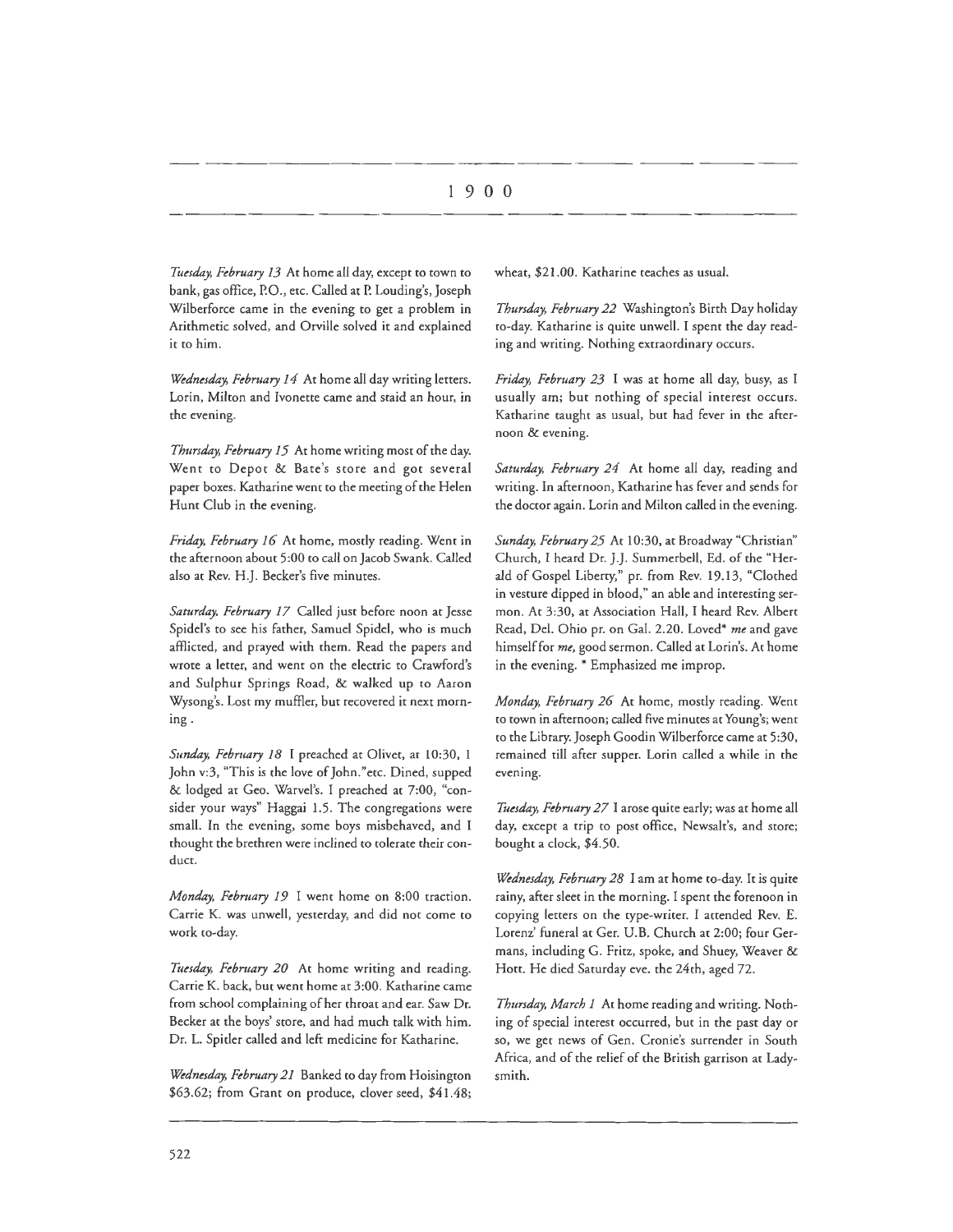Friday, March 2 At home reading and writing-have considerable cold, and lumbar rheumatism. Lorin & wife & children called a few minutes in the evening. Orville & Catharine went to hear Paul Lawrence Dunbar, at the High School Building. He was a school-mate of Orville's, in High School.

*Saturday. March 3* This is a very fair day & the temperature mild. In the afternoon, many women were on the streets. Nothing of especial interest occurs. I hear of the death of Mrs. Mary Clemmer, who died last night, at Bellefontaine. Lorin and ''Tugers" (Milton) called. Mrs. Clemmer had lived here much of her life and was a sister of Mrs. Rev. John Huffman.

*Sunday, March 4* Started for Baptist First Chruch, but car far out of time. My nose bled till I had to abandon the idea of going to meeting at all. Staid at home the rest of the day. It did not seem a very good Sabbath. I had a cold in my head.

*Monday. March 5* At home all day. It is a damp, rather rainy day. My cold still affects me, somewhat. Mrs. Mary Clemmer's funeral occurred this afternoon.

*Tuesday, March 6This* was a beautiful but windy day. I went to town in the afternoon, bank, post office, Young's. Katharine went to Miamisburg to see Mrs. Dr. Mitchell. I called at Lorin's a few minutes. Katharine returned at 9:00.

*Wednesday. March 7* This is a fair, mild day. At home. Went to "town" in the afternoon, paid gas bill (\$8.00), bought various articles.

Thursday, March 8 At home. Reading and writing. Mr. A. Burton Jowett, with Joseph Wilberforce called about 5:00. He offers to go to Africa as our missionary. He has been in America nearly 20-years knew Wilberforce in Africa-graduated in Fisk University-attended Chicago Theo. Seminary awhile-is 39 years old-is lecturing on Africa.

*Friday, March 9* At home. Reading and writing. Called at Sines' in the evening.

Saturday, March 10 Weather nice. Thermometer about

60 degrees. At home all the forenoon. In the afternoon, I called on Rev. Mr. Reichard, who is low with consump[t]ion. He is intelligent, thoughtful, modest, & pious. Kath. and Agnes go to Miamisburg. Lorin's went to "town" and left the children at our house. I am nearly well of my cold.

*Sunday, March 11* Weather mild. Thermometer abt. 60 degrees. Lorin & the children called about an hour. In the afternoon, I heard Rev. Mr. Bigelow of Vine Street Congregational Church, at Cin. speak at Assoc. Hall, text, Luke 9:60, "Let the dead bury," etc. He is quite a good speaker, but a freak in his theories. I called at Louding's an hour or less.

*Monday. March 12* Wrote some letters, and made out a program of the Missionary Board Meeting in June. Today, Rev. C.M. Sheldon began to edit the "Topeka Capital," for which I have subscribed one week. He orders it to be non partisian, to not circulate scandals, to make only brief mention of crimes, and to give their cause. Right!

*Ttusday. March 13* Weather fine. Thermometer high. I arose very early. At home. In the evening was the elections primaries. I called at Lorin's in the evening. Nothing remarkable occurred here to-day. The war cloud in Kentucky seems less threatening.

*Wednesday. March 14* I arose about 5:00. Went to town to bank and Library, and post office.

*Friday, March I 6* I called in the forenoon at H .J. Becker's and at Jacob Swank's. Becker not at home. Swank feeble. This is a pretty cold afternoon & *night.* 

*Saturday, March 17* I was at home till in the afternoon, I called at Dr. Becker's and at "Aunt" Mary lnglehart's. Wrote a good many letters. This is quite cold March weather.

Sunday, March 18 Weather fair. Lorin and the children called in the forenoon. I heard Dr. H .F. Colby preach at 10:30, Luke 12:21, "Rich toward God." At 3:30 I heard WO. Thompson, Pres. of the Ohio State University, speak on the needed young man, a very fine discourse, at Y.M.CA. Hall. Called at Lorin's.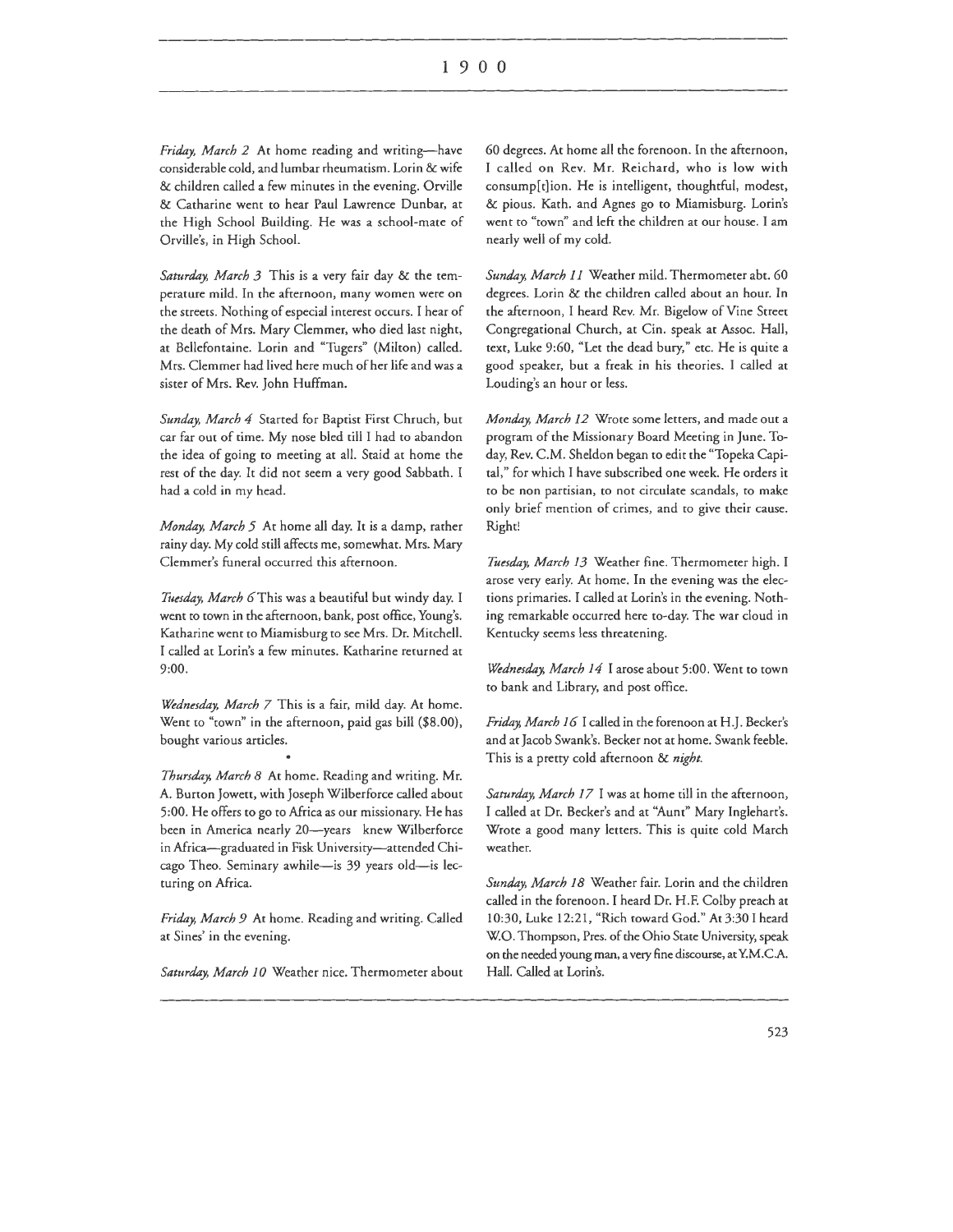*Ttusday, March 20* Weather changeable. Went to see two buildings. Called to see Mrs. Sarah Swayney, my Mother's cousin. Got a draft for \$60.07, and enclosed 30 cts. with it as fee to S.H. Moffitt, Greenfield, Iowa for tax; and draft \$2.70 for Arthur Hinds for Interlinear Greek English New Testament. Bought a few articles. Walked out to see some properties in Dayton View, toward evening.

*Wednesday, March 21* I was at home, except a walk in the afternoon, to visit Samuel Spidel, at his son Jesse's, in the Putterbaugh Addition. They are to move to Liberty next Monday. He is partially paralyzed, and cannot walk without assistance.

*Thursday, March 22* Went to town in forenoon; got various articles, especially envelopes, postage, etc. In afternoon, bought a postal guide, \$2.00.

*Friday, March 23* At home, except a trip to Bolton and Brown Streets to look at property. I received a letter from D.K. Flickinger, and one from R.A. Morrison, Danville, Imperrah. Answered them. Wrote other letters, among these, to Montgomery, Ferguson, and Hoffhines about a place for next General Conference.

*Saturday, March 24* I was at home all day. Carrie, on account of a sore foot, did not come to work, to-day. This was a very fine day-scarcely cool enough for any fire. I wrote an article for the Missionary Monthly, for May. To-day-Wharton Golden testified in the preliminary trial of Secretary of State Caleb Powers, at Frankfort, Kentucky.

*Sunday, March 25* Heard Rev. Maurice Wilson preach on "I was wounded in the house of my friends," Zech. 13.6, a good sermon. Bible Agent Pierson presented the Bible Society Cause.

*Wednesday, March 28* At home. Men tore off the old paper in room and stairway hall.

*Friday, March 30* At home. The paper hanger was at work on the sitting room and hall of stairway.

Saturday, March 31 Spent most of the day in making our deeds for 80 acres apiece, to each of my four boys,

for Adair Co. farms, and of the Dayton house and lot to Katharine and the cancel[l]ing of a \$300 note of Reuchlin's \$136 note & four years interest to Lorin's and \$500 note and one year's interest of Wilbur and Orville's note.

*Sunday, April 1* Heard President Holden, of Wooster University preach at Third St. Presbyterian Church, at 10:30, 1 Tim. 3:15, "Church of the living God," etc. Lorin's children with us much of the day. Milton and I walked to Dayton View, and on cars went to Woodland Cemetery; was at Philena Slentz; at Mother's Grave, at summer house observatory.

*Monday, April 2* Got ready for trip, and went to Columbus on 2:30 Big 4 train, and go to D.K. Flickinger's at 201 S. Front St. We consult on the African situation. I lodge with him.

*Tuesday, April 3* We call in forenoon at Mr. Timmerman's office and talk with him. His mother is a Flickinger. Dine at a restaurant at the corner of High & Town Streets with Flickinger. I go on 12:55 (noon) train (Pennsylvania Lines) to Pittsburgh and thence on B&O tr. to Cumberland & Harpers Ferry to Weaverton.

*Wednesday, April 4* Went on to Rohrersville, and to J.W. Chambers, at the parsonage, my conference home. Rev. J.E. Hott pr. at 7:30, 1 Ki. 19:13, "What doest thou here?" Kiracofe came.

*Thursday, April 5* Conference opened at 9:00. Business proceded well. Rev. G.S. Seiple pr. at 7:30.

*Friday, April 6* Conference proceded well. Dr. C.H. Kiracofe pr. at 7:30, Luke 9.23, "Let him deny himself & take up his cross," etc.

Saturday, April 7 Conference continued. Memorial service, at 3:00, for Rev. I.T. Parlett. I pr. at 7:30, John 17 .17. Sanctify them through thy truth.

*Sunday, April 8* I preach at 10:30, 1 Tim 3.15. I dine at Bro. Potter's, a butcher's, just our of town. I pr. at 7:30, Rom. 6.14. Sup and lodge at Rev. J.W. Chambers.

*Monday, April 9* Go early with Revs. J.W. Chambers,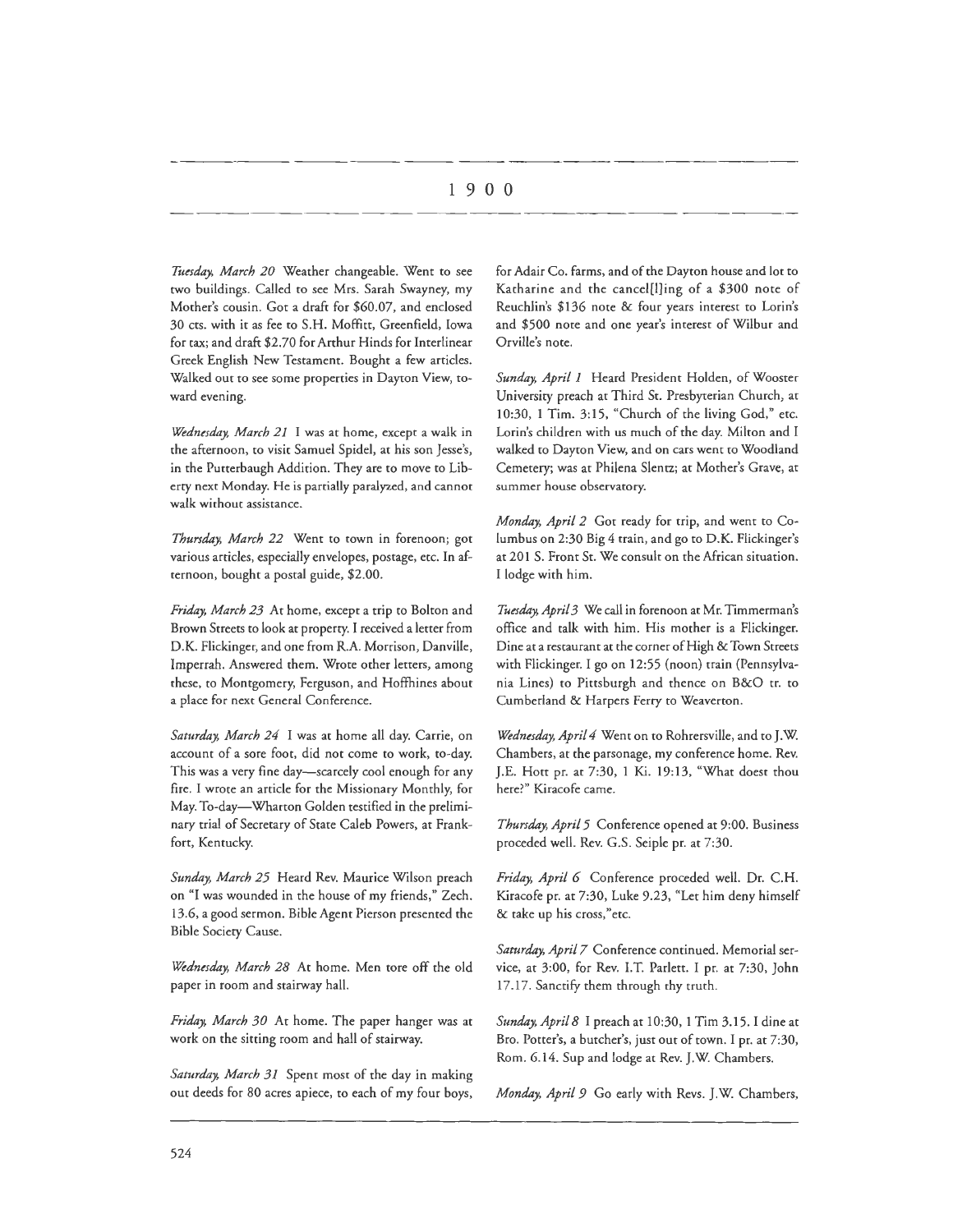G.W. Allman and H.W. Lindamood co visit Antietam Battle Ground. Lunch at the Monument of Massachuset[ts] Soldiers. Feed down at the Potomac River. Lindamood takes me on co Hagerstown. I go thence by rail co Greencastle. I sup & stay at F. W. Barnes'. Had called an hour at Rev. C.B. McDaniel's.

Tuesday, April 10 Call an hour at Rev. W.R. Burkholder's. I dine at Rev. C.B. McDaniel's. I go on 12:42 tr. to Chambersburg. Call at Rev. G.S. Seiples, J.S. Solenberger's, A. Nicklas's, and Rev. P. Nicklas's, & at their carpet store & Huber's. I go on 5:00 tr. co Harrisburg. Stay at the Hershey House, and slept 6 hours.

*Wednesday, April 11* I arose at 3:00, and lunched at the depot. Leave at 3:35 (3:50) for Buffalo Go via Williamsport, Elmira, Canadaigna, and Rochester, co Buffalo, and thence on 5:00 train co Sherkston, Ont. Sup and lodge at Merner Shupe's. I pr. at Sherkton Church at 8:00, Eph. 5.1, "Be ye followers of God, as dear Children."

*Thursday, April 12* Go on 7:50 tr. co Drumbro, with Rev. J.W. Howe, Shupe, and others. Reach there at 11 :00. Part of us go with Elias Hallman, co his house, 7 miles away, where we dine. Hallman then cook us co New Dundee to Conference, which began at 2:00, and much business was dispatched. I board at Mrs. M.J. Cassel's. Rev. J.G. Connor pr. at 6:00, Rom. 8:37.

*Friday, April 13* Conference continued. Examinations mostly closed in forenoon. Woman's Branch Mis. Association held from one co three & a half, after which Conference took up reports on Missions, Sabbath schools, and Moral Reform. I pr. at 8:00, Titus 2: 14, In Christ's sacrifice. Board as usual at Mrs. Cassel's.

*Saturday, April 14* Conference continues. General reports were discussed. I dined at Shipley's. I sup at Current's. Missionary meeting at 8:00, Rev. Deitweiler, of Alberti spoke. Raise many life memberships.

*Sunday, April 15* I pr. at 10:30. Ordained J.G. Connor and A.R. Springer. Sacrament followed. I dine at Rev. C.W. Backus. Deitweiler takes me to Berlin. Sup at E. Eshelman's. Pr. at 7:00, 1 Tim. 3.15, "The house of God." I stay at W.H. Becker's.

*Monday, April 16* I dine at Rev. A.B. Sherk's. In afternoon I call on Rosenberger's & Rev. J.B. Bowman's. Sup at Mrs. Isaac Bowman's. Her son Hervey is there. I pr. at 8:00, 1 Tim. 3.15, "Pillar and ground of the truth," I lodge at W.H. Becker's, Sherk's soninlaw's.

*Tuesday, April 17* I breakfast at Rev. D.B. Sherk's. I visit Rev. A.F. Stoltz, and dine at Rev. J.B. Bowman's. I go on 3:05 tr. via Galt to Brantford, and co Buffalo. Stay at the Arlington Hotel.

*Wednesday, April 18* Leave Buffalo at 8:10, on N.Y. Central R'y, and via Rochester, Utica and Troy; reach N. York at 7:00, Go to Flathush and lunch, and stay at St. George's Hotel, Brooklyn. Read to-day of Sheldon's "In His Steps."

*Thursday, April 19* Went to Newtown, and returned to Brooklyn. Spent the afternoon and evening in the library of Brooklyn Historical Society. Found considerable on the Genealogy of the Reeders, Van Cleves, and Vanderbilts, my mother's ancestors of Newtown and Flatbush, and Staten Island, & New Ulrecht. Lodged at Clarenden Hotel.

*Friday, April 20* Spent forenoon in libraries. Went afternoon co Carnegie Hall, in N.Y., and got Delegate's ticket, etc. Go to Grand Union Hotel, corner of 42nd St. and Park Avenue, co board. Flickinger called in the evening. No meeting to-night.

Saturday, April 21 Rev. D.K. Flickinger changed to our hotel, and we occupy a double bed room No. 79. We visited Mrs. A.R. Kiracofe at Grand Hotel (on Sunday). First meeting at Carnegie Hall at 2:30, ex Pres. Benj. Harrison presided. He and Dr. Judson Smith, R. Wardlow Thompson, Drs. J. King, and J. Chamberlain spoke.

*Sunday, April 22* I, with Flickinger, attended the 2nd Reform Pres. Church. Met Dr. H.H. George; heard Rev. J.G. Paton, "apostle to New Hebrides" pr. at 11:00. At 3:30, I (alone) heard Rev.----------[line in text of diary] of Syria. At night, we attended "The Heavenly Rest" Episcopal Church. Easter service, and address by a missionary, perhaps Bishop of British Colombia.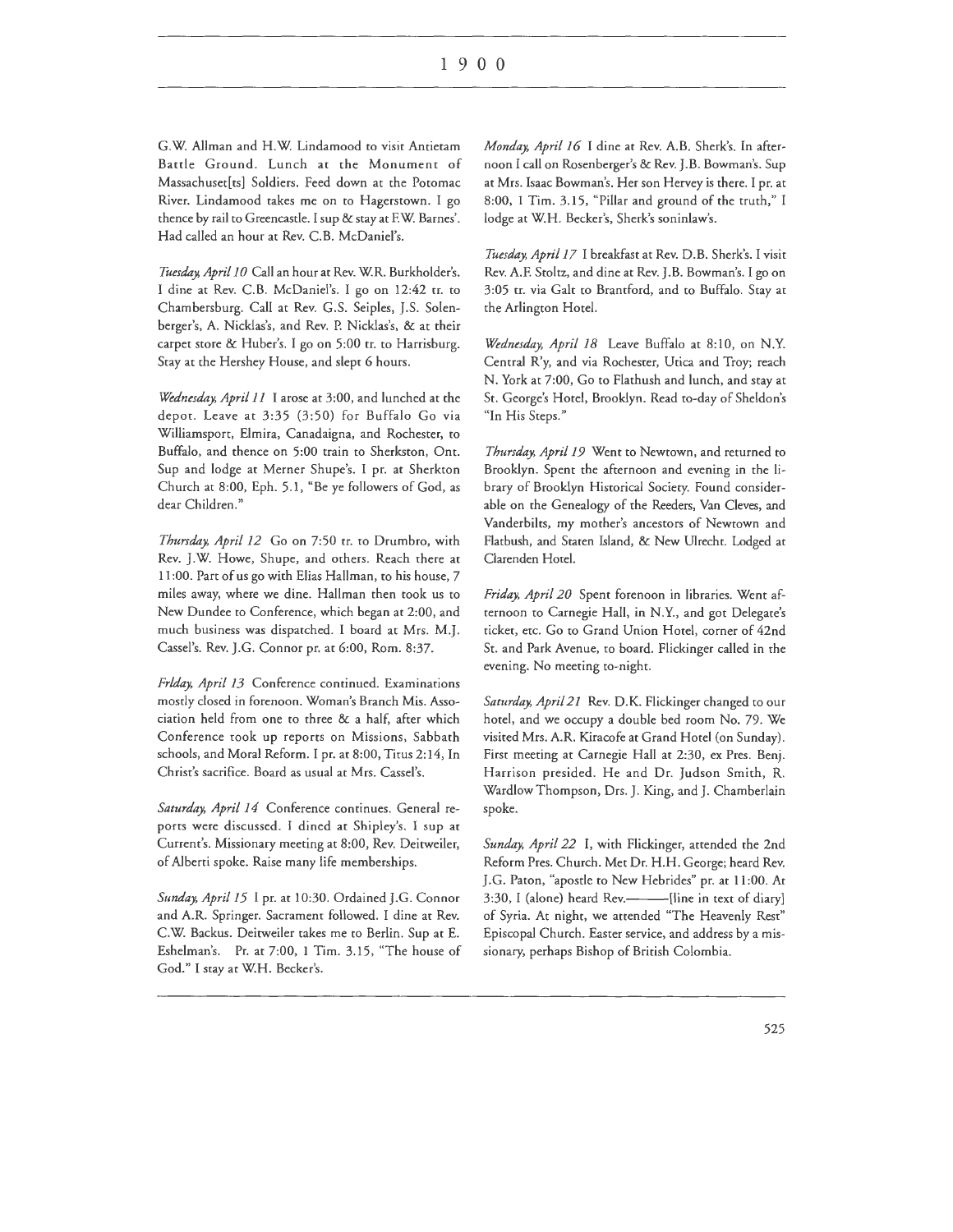*Monday, April 23* 9:30, at Carnegie Hall, heard Augustus H. Strong of Union Theo!. Seminary, J. Hudson Taylor, and Robt. E. Speer, Sec'y of B. of For. Missions. Pres. Church. In aftn, at Union M.E. Church, heard discussions on Africa, & found Prof. Scribner. Eve. at Carnegie, heard E. Stock, J.S. Dennis, and A.T. Pierson's.

Tuesday, April 24 Not getting good seat, I went to Astor Library in forenoon; went to Fifth Ave. Pres. Church at 2:30; passes on polygamy; char is, discussion. Eve. ar Carnegie, heard Canon W.J. Edmonds, Dennis and Ashmore.

*Wednesday, April 25* Heard (morning) R. Wardlow Thompson, A.H. Leonard, & others. Slept a half hour at noon, at hotel. Aftn. at Fifth Ave. (Dr. Hall's Church) heard Sloan, Mclaurin, Joseph Taylor, Fred. Galpin. In the Eve. Heard Pres. Angel James, Maurice Phillips & Bishop Ridley, of British Columbia.

*Thursday, April 26 Morn.* at Carnegie, heard papers on Comery, by H.M. King, Alex. Sutherland, and discussions. *In afternoon,* Mrs. J.P.E. Kumler presiding, Mrs. Smith Waterbury, Baird, Ida Fay Levering, Barnes, and Gordon spoke. *Eve:* Mrs. J.T. Gracey presiding Mrs. Joseph Cook read Mrs. Bishop's paper, & addresses were given by Mrs. McLearen, Miss Thoburn, Miss Lilivati Singh and Mrs. WA. Montgomery

*Friday, April 27 Morn.* at Carnegie Hall, Self Support of Missionary Churches. Speakers: R.W. Lambuth & Underwood read by Speer. Discussion: wild-colored man, Ewing, and another. Went to hotel. Flickinger left at 1:00. At 2:30, at the "Church of the Strangers", heard George Scholl, Jas. M. Buckley & R.W Thompson. Eve. Carnegie: heard Seth Lowe, S.B. Capen, D.G. Barklay, Ira D. Sandspring

*Saturday, April 28* Young Men's Day. I. Ross Stevenson, Duncan, & C.B. Hall, spoke. Aftn, Whitman, Taylor & Eddy spoke. Eve., WF. McDowell, Eugene Stock, and John R. Mott spoke. I (with Scribner, my constant companion) went to Astor Library, and at 5:00 to Central Park anc walked through the Park to Cleopatra's Needle.

Sunday, April 29 With J.W. Scribner, I attended Mad. Park Church and heard C.H. Parkhurst, 1 Cor. 6.19,

"Ye are not your own." Was at Carnegie Hall at 3:45, and went up to 4th Gallery. Missionairies spoke. In Eve, attended the Marble Collegiate Reformed Church, and heard the pastor, Rev. David James Burrell pr. on "Valley of Achor." Hosea 2.15. This is successor of l st Dutch Ch.

*Monday, April 30* Morn'g at Carn. H: heard Patten (read by Scudder) Battersby, F.H. Taylor, O.R. Avison. After Lunch went to Lenox library, 5th Ave. & 70th St. Staid till 6:00. Eve. at Carnegie, on Liquor Traffick, heard Battersby, Theo. Cuyler, and C.D. Hartranft & Chas. Williams.

*Tuesday, May 1* At Carnegie, heard, in morn., A.J.F. Behrends, and egotist, wild; David H. Greer, an able speaker; & Rev. Geo. F. Pentecost, able & judicious. Staid to noon hour meeting. Spent afternoon in Lenox Library. Evening: Benj. Harrison presided. Addresses by Matthew D. Babcock, able and brilliant; WT.A. Barber, good, but read lifelessly; Bishop WC. Doane; Canon Edmonds; Owen; and B. Harrison. Closed conference.

*Wednesday, May 2* Went with Prof. J.W. Scribner through Flatbush to the park; rerurned & looked at Brooklyn churches: Plymouth Church, Church of Pilgrims, etc. To Lenox Library an hour. Leave Grand Union Hotel at 12:30, leave Courdand St. Ferry at 2:00, pass on cars thru Jersey City, Newark, Brunswick, Phila., Harrisburg, reach Pittsburg[h) at 2:00 A.M.

*Thursday, May 3* Leave Pittsburgh, at 2:20, reach Columbus at 6:00; Dayton at 9:30. Spend the day in writing, etc.

*Friday, May 4* Rev. Wm. B. Stoddard came in the Afternoon. We went to H.J. Becker's; Floyd came. He and Stoddard sup with us. We attend Carson's meeting at Summit St. Floyd lodged with us.

*Saturday, May 5* Spent forenoon in writing. In afternoon, Bp. H. Floyd & Dr. Becker came, and we went to Louding's, and thence to Depot. I returned. Called at Lorin's, met Bp. Barnaby at Station, supper at Dr. H.J. Becker's. Bps. Barnaby and Floyd, Radicals & Bps. Mills and Kephart, Liberals. I came home.

*Sunday, May 6* Heard Bishop H.T. Barnaby pr. at Broad-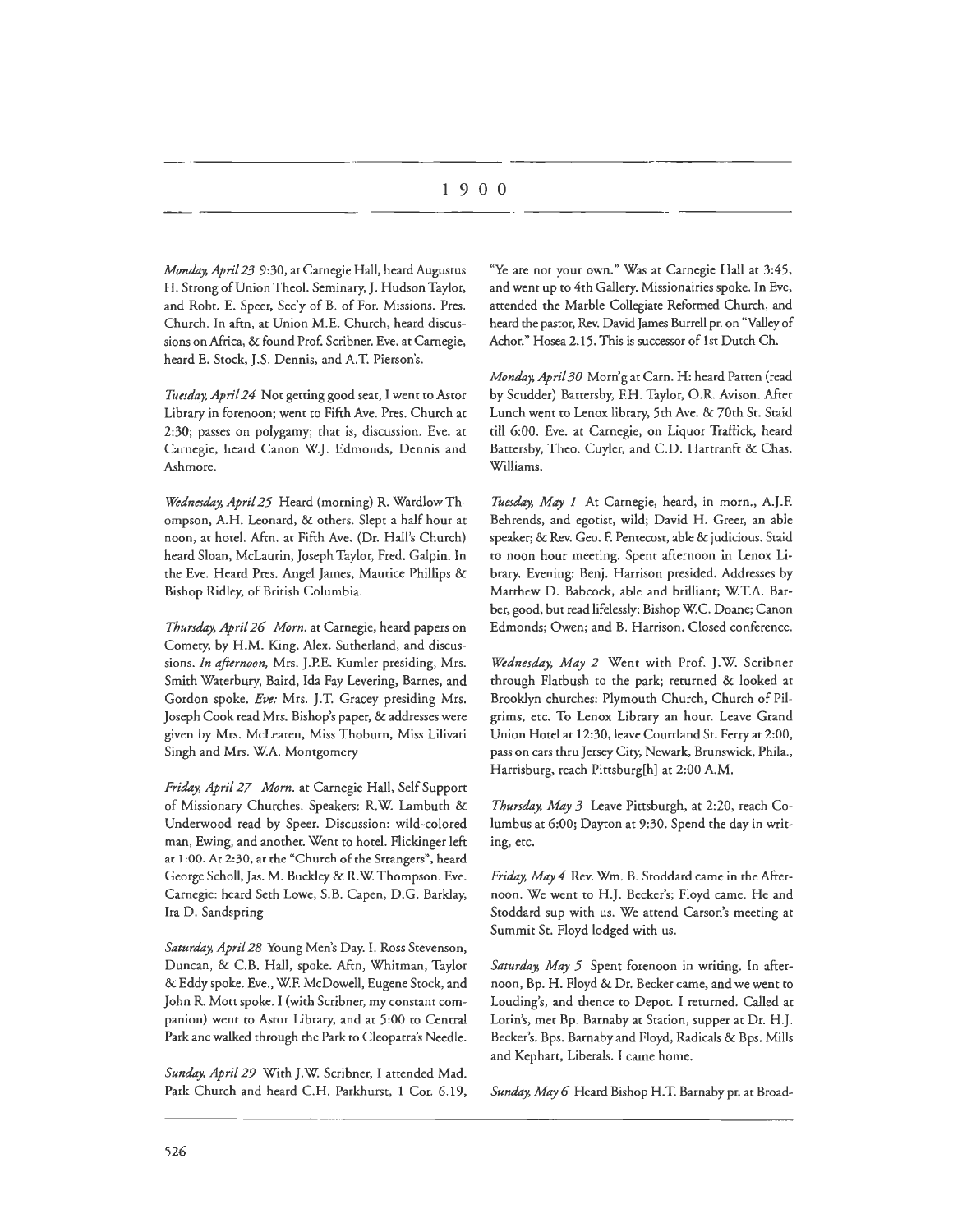way M.E. Church at 10:30, Matt. 5.2. I dine with bishops at Rev. H.J. Becker's. Attend meeting chat cells of the Ecumenical Conference for Foreign Missions. Barnaby & Floyd lunch with us. Floyd pr. at B'y M.E. Ch. at 7:30, Hebr. 12.2, "Looking to Jesus."

*Monday, May 7* Bishop Floyd came. I went with him ro Becker's and dined. Barnaby & Floyd came home with me, and an hour later went with Becker to see Bishop J. Weaver. They all, and Rev. T. Weyer, and wife sup with me. H. Floyd returned at 8:30, and staid with us.

Tuesday, May 8 I wrote out a joint pastoral address. Liberal and Conservative Boards of Bishops met in joint session in rhe U. Bib. Sem. at 11:00 and again at 1:00, and agreed on terms, as to property settlements, and adopted my joint pastoral address. Then Bishop H. Floyd went on the 3:28 tr. home and Bishop H.T. Barnaby came with me, and supped and lodged.

*Wednesday, May 9* Went with Bishop H.T. Barnaby ro Peter Loudings, and to Union Depot; and he leaves on 9:45 train; and I buy shoes \$3.50, sandals 85 cts, etc. Ar home the rest of the day. Lorin and Milton call in the evening.

*Thursday, May 10* Arose at 6: 15. Wrote an article for rhe Conservator in the afternoon.

*Friday, May 11* At home. Netta Wright and the children came in the afternoon, and Milton staid for supper.

*Saturday, May 12* With Lorin's Milton, went to the bank and to the public Library. Mrs. Dr. Mitchell of Miamisburg and Agnes Osborne visited Katharine in the Afternoon. Had ice cream. Lorin called in the evening.

*Sunday, May 13* In forenoon, heard Rev. H.P. McCormick, ex missionary ro Mexico, and since Missionary ro Porro Rico, who spoke of the island, its people, their longing for American teachers and deliverance from priesthood. Nerta called in the afternoon. I heard Dr. M. Wilson ar 7:30, II Chron. 22.15, on "character of Cromwell."

*Monday, May 14* At home in the forenoon. Went to town at 3, went ro Public Library and remained rill after six o'clock.

Tuesday, May 15 At home till 9:30. Meet Fredetick H. Shorr & wife at the depot and stay with chem rill they go back to Cincinnati on 11:55 train. In afternoon pay mine & Katharine's tax. Katharine went ro Woman's League for supper & a business meeting.

*Wednesday, May 16* Called at Jacob Swank's an hour before noon. Read over the reports of the New York Missionary Conference.

*Thursday, May 17* At home. I was out but little all day. I called at Lorin's with Katharine in the evening. Wrote an article for the paper ("The Conference Personel") in the afternoon.

*Friday, May 18* Katharine went to Columbus co-day with the debaters of Dayton High School. It rained in the afternoon. Katharine returned home about 2:00 in rhe morning.

*Saturday, May 19* At home in forenoon and mostly in afternoon. Went ro Oak Street Church & Rev. B.G. Huber's to see Bish. J.W. Hott, on the documents. Ir is somewhat rainy to day and considerably cooler rhan for rwo week's past.

*Sunday, May 20* At 10:30, at Grace M.E. Church, heard Rev. C.W. Gullett pr. John 4: 10, "Best wine at last feast," a wonderfully flowery discourse. Remained at home in the evening and read Albert Barne's on the XX chap. of Revelation, as I had read Henry Cowles in rhe afternoon. Each makes a clear case against Premillenarionism.

*Monday, May 21* At home during the day. Wrote letters. Called at P. Louding's so as to send some world [word) about the Wilberforce's in my letter to Rev. R.A. Morrison. Wm. McKee called in the evening for me to acknowledge a sumons in case of Alexander and Rebecca Letz' will.

*Tuesday, May 22* At home all day, except going over to Union Depot in rhe forenoon ro mail some letters. Went to R.A. Morrison, and others.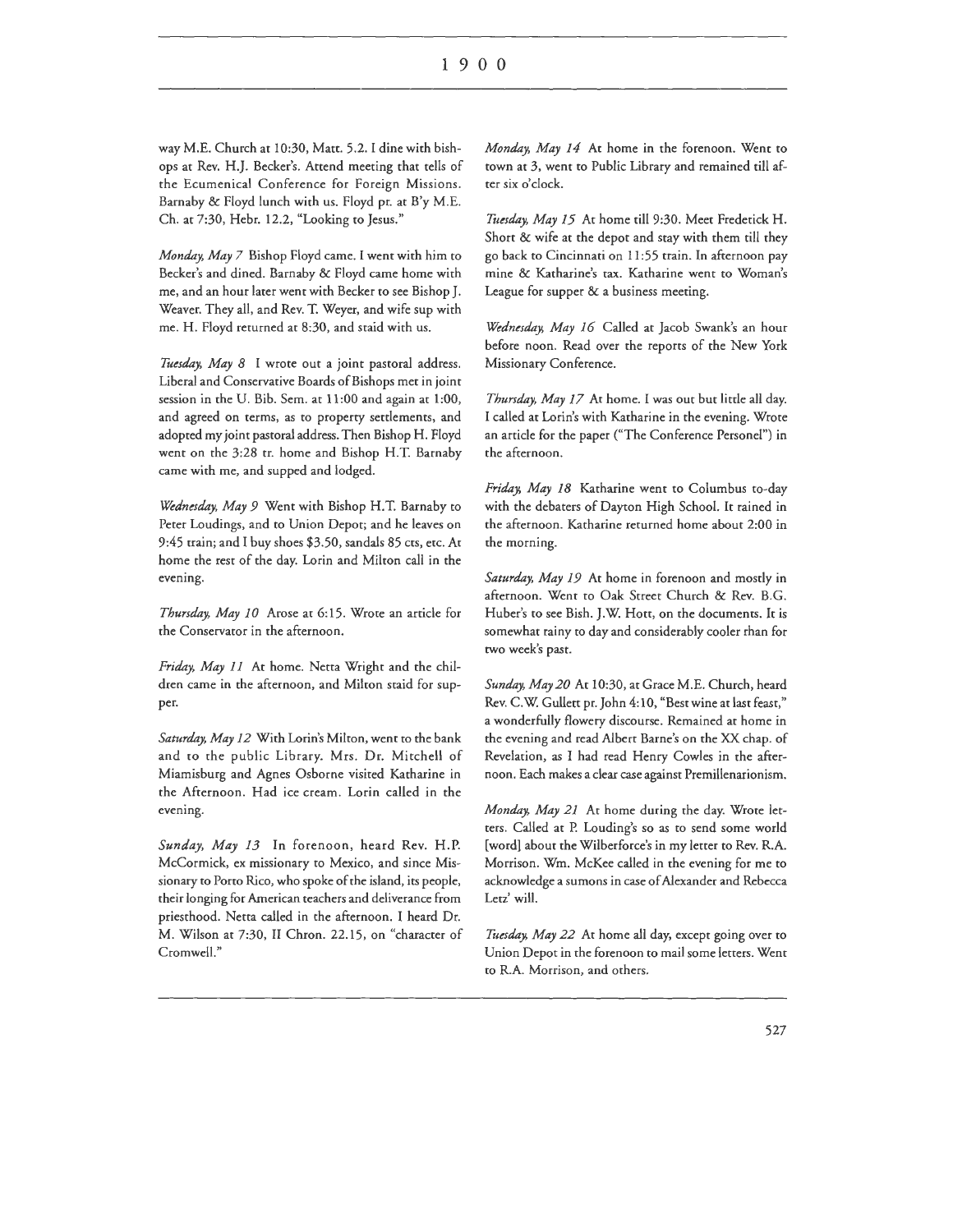*Thursday, May 24* At home most of the day. I went to bank, Elder & Johnson's, and the postoffice just before noon. Guy Montgomery called just before supper. I went with Katharine to Lorin's in the evening Milton sings and marches.

*Friday, May 25* Went to town in the forenoon, and bought small envelopes, Socks, thin coat.

*Saturday, May 26* Got a letter from Wilberforce. Wrote letters. Called in the afternoon and read the Letter to Mrs. Wilberforce.

*Sunday, May 27* Lorin and the children came about 10:00, & Milton staid till evening. I heard Rev. Stevenson pr. at 11 :00, Judges 3: 15, on Memorial Day, "God raises up Men." It rained in the afternoon and evening.

*liwday, May 29* At home all day. Wrote my Annual Report for East District in the afternoon.

*Wednesday, May 30* I went with Milton, jr., to decorate his grandmother Wright's grave. Spent the rest of the day in reading and writing, and getting ready to go away.

*Thursday, May 31* Start at 7:00, via Arcanum and New Casrle to May's, in Rush Co., Ind. I find at Arcanum no connecting train so I go on freight to Greenville and thence to Dunreith. Mr. Hudelston takes me to Thomas Wright's. Supper and lodging at Harvey Wright's.

*Friday, June 1* Call at Eva Thomas's and John Wright's. Dine ar Harvey's, and he takes me to Rushville, whence I go to Milroy, and thence with James F. Harris to his house, on my Grandfather Reeder's old farm. I have supper and lodging there.

Saturday, June 2 Go with Harris' buggy to Mt. Zion Church, 2 ms. s.w. of Andersonville, to rhe Ministerial lnsrirure. I dined at Rev. Charles S. Miller's. Supper at J.F. Harris'. Rev. C.B. Small pr. at 8:00. I lodge at J.I. Lefforge's, a mile west of the Church.

*Sunday, June 3* I preach at Mt. Zion at 10:30, Eph. 3.19. "All the fullness of God." I dined at Philander Lefforge's, in the old Peter Miller house at the corners. In afternoon, a Wesleyan pr. Mrs Sarah Ann Miller died about

4:00. I walk down to Graveyard at Hopewell. Sup at Rev. C.S. Miller's. Bp. H. Floyd pr. at 7:30. I lodge at James Frank Harris's.

*Monday, June 4* Go in Harris' buggy to our old farm on Counry line, call at Mr. Worth's & Morgan Linville's, and went thence to Nicholas Frank Bowen's in Fayette Co., and dine there.We attend Allen Thomas Stone's funeral at Fayetteville & I made some remarks. Sup at Lucinda Moor's, and lodge at Chas. Stevens'.

*liwday, June 5* Go early to Rev. Chas. S. Miller's & send rig home. Bp. Floyd and I conduce the funeral services at 2:00 at Miller's house. Burial at Hopewell. We sup and lodge at Miller's. I saw at the funeral Hulda & Emeline Simmonds, Emeline Gordon & others. Emeline Simonds is now Harrison Nichols' wife.

*Wednesday, June 6* George Miller's son takes us to Milroy and we go thence to Bolivar, where Henry Walters meets us and takes us to Rev. Henry Akright's in Servia. The Missionary Board meets at 7:30, and Rev. Wm. Dillon pr. the annual sermon at 8:00. I lodge at Benj. Bashore's, 1 m. south. (Faye Ardery M. Charles Greenlee, chis eve.)

*Thursday, June 7* The Mission Board had sessions forenoon and afternoon. I board at Bashore's. Rev. D.K. Flickinger lectured on Africa at 8:00. (Miss Faye Ardery married to Chas. Greenlee last evening, in Hutchinson, Kansas.)

Friday, June 8 Board Sessions. I board at Benj. Bashore's. Bp. H.T. Barnaby pr. at 8:00.

*Saturday, June 9* Board of Bishops met at 8:00 at H. Akright's. We dine there. We go on 12:07 tr. to Huntington and have a meeting to incorporate Mis. Sociery. I walked up to Bro. Brooks' in College Park & sup rhere. Heard Rev. C.L. Wood pr. at 8:00.

*Sunday, June 10* I addressed the Sun. School ten min. Bishop H. Floyd pr. the bacalaureate sermon at 10:30, Rev. 3:20, "Be thou faithful." I dine at Prof. A.P. Barnaby's and sup at Rev. A.B. Lilly's. Call in afternoon at Mrs. Rufus A. Morrison's. Bp. Barnaby pr. at 8:00. I lodge at Pres. Kiracofe's.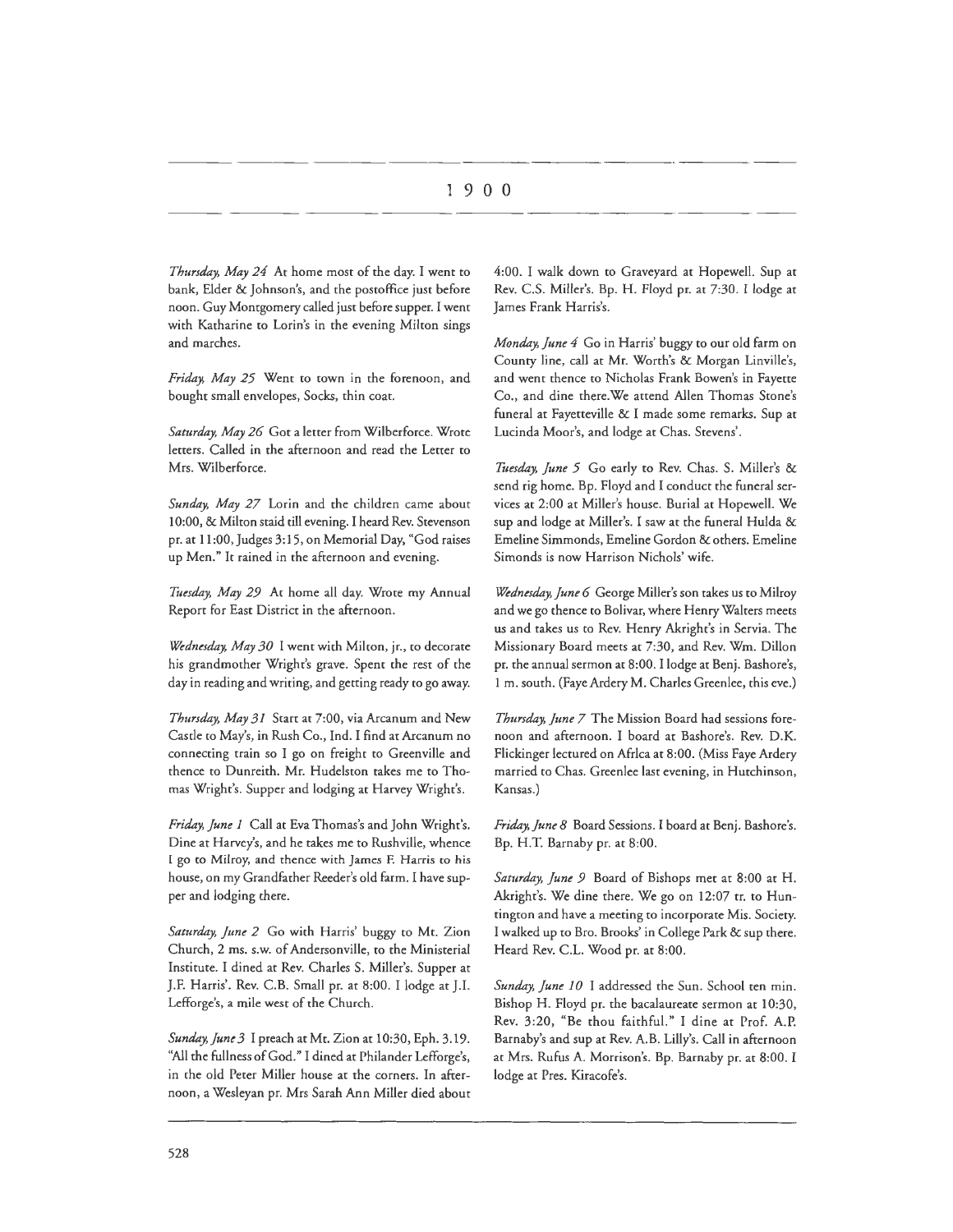*Monday, June* 11 Educational Board met at 8:30. Business was pursued forenoon and afternoon. I dine at Kiracofe's and sup at E. Clapp's. The glee club has an entertainment in the evening. I lodge at Kiracofe's.

*Ttiesday, June* 12 The Board continued. I board at Kiracofe's. An entertainment by by [repeated in text] Literary Societies at 8:00, which I did not attend.

*Wednesday, June 13* Publishing Board met at 8:00. Commencement at 10:00. Rev. Naftker's address. I dine at E. Clapp's. Educational Board at 2:00. Some other committees meet. Supper at Prof. J.H. McMurray's. Pub. Board met at 7:00, Growley session. I did not get to the musical entertainment.

*Thursday, June* 14 Went to Sayler's office and incorporated the Missionary Society. Went on 10:19 train via Wabash to Fairmount, & thence on 3:39 tr. to Fowlerton, Look over the place (farm) some and sup & lodge at R.W: White's. (Clarrissa Emeline Zeller was married to David Worth Dennis, to-day.)

*Friday, June* 15 Call at Millspaugh's Store, at Henry Simons, and go on 11: 10 train to Fairmount & thence via Anderson and Richmond to Dayton. Arrive home at 7:00 and find all well.

*Saturday, June* 16 Was at home to-day. Writing some; resting some. Lorin & family called in the evening.

*Sunday, June* 17 Attended the United Presbyterian Church, Cor. High & McLain Sts. and heard Rev. C.E. McStravick pr. Isa. 59.1, on prevailing evils. At 7:30, heard J. Rosser Jones at Fourth Pres. Ch., Mark 9:27. He plays the anarchist. I was much disgusted.

*Monday, June* 18 Milton came for me to cake him and Ivonette to the Ringling Animal show parade. Dr. H.J. Becker called in the afternoon. I went to Jac. Swank's after supper.

Tuesday, June 19 At home in forenoon. Katharine started to Oberlin at 9:40. In the afternoon, I called to see Rev. Mr. Eckert who is very low with consumption. He is on our street near Fifth.

*Thursday, June* 21 At home in the forenoon. Went to town about 3:00, and spent the hours in the Public Library. Lorin and family called in the evening. McKinley and Ro[o]sevelt were nominated unanimously at the Phil. Convention to-day, for president & vice president.

*Friday, June* 22 Nettie and family were with us, canning cherries.

*Sunday, June 24* Was at home all day, except a walk a mile and back. Joseph Wilberforce called a half hour in the evening.

*Monday, June 25* Wrote letters. D.K. Flickinger came at 6:40. We go to Phillips House & read letters from Africa and thence to Peter Louding's to see the Wilberforce's and thence home.

*Ttusday, June 26* At home in forenoon, after going with D.K. Flickinger to Louding's and the train. At 2:00, attend Dennis Ensey's wife's funeral, Rev. J. Miller of Park Street Pres. Church officiating. Text: Mark 14:8, "She hath done what she could." Rev. Reichert was taken away from 39 Hawthorn[e] St. to  $\frac{1}{\text{line appears in text}}$ for burial.

*Wednesday, June 27* Called at Lorin's, and Milton went home with me and staid till after dinner. Called again at Lorin's, in the evening, and saw Milton's "Cyclone" (wagon).

*Thursday, June 28* At home. Wrote article for the *Conservator* & sent Appointments for conferences for publication. In the evening called at Lorin's and at Mrs. Richert's.

*Friday, June 29* At home. Katharine did not come. Got word, by Mr. Rodgers, of the death of Rev. J.K Billheimer, who died this morning.

*Saturday, June 30* Called to see Mrs. Bedell in Afrernoon. Katharine came home from Oberlin on 2:55 train. Called at Lorin's in the evening.

*Sunday, July* 1 Went on 9:53 A.M. train to Westerville. Mrs. Billheimer and Mark on the train. Rev. J.K Billheimer's funeral at 2:00. Prof. Garst, Bp. Kephart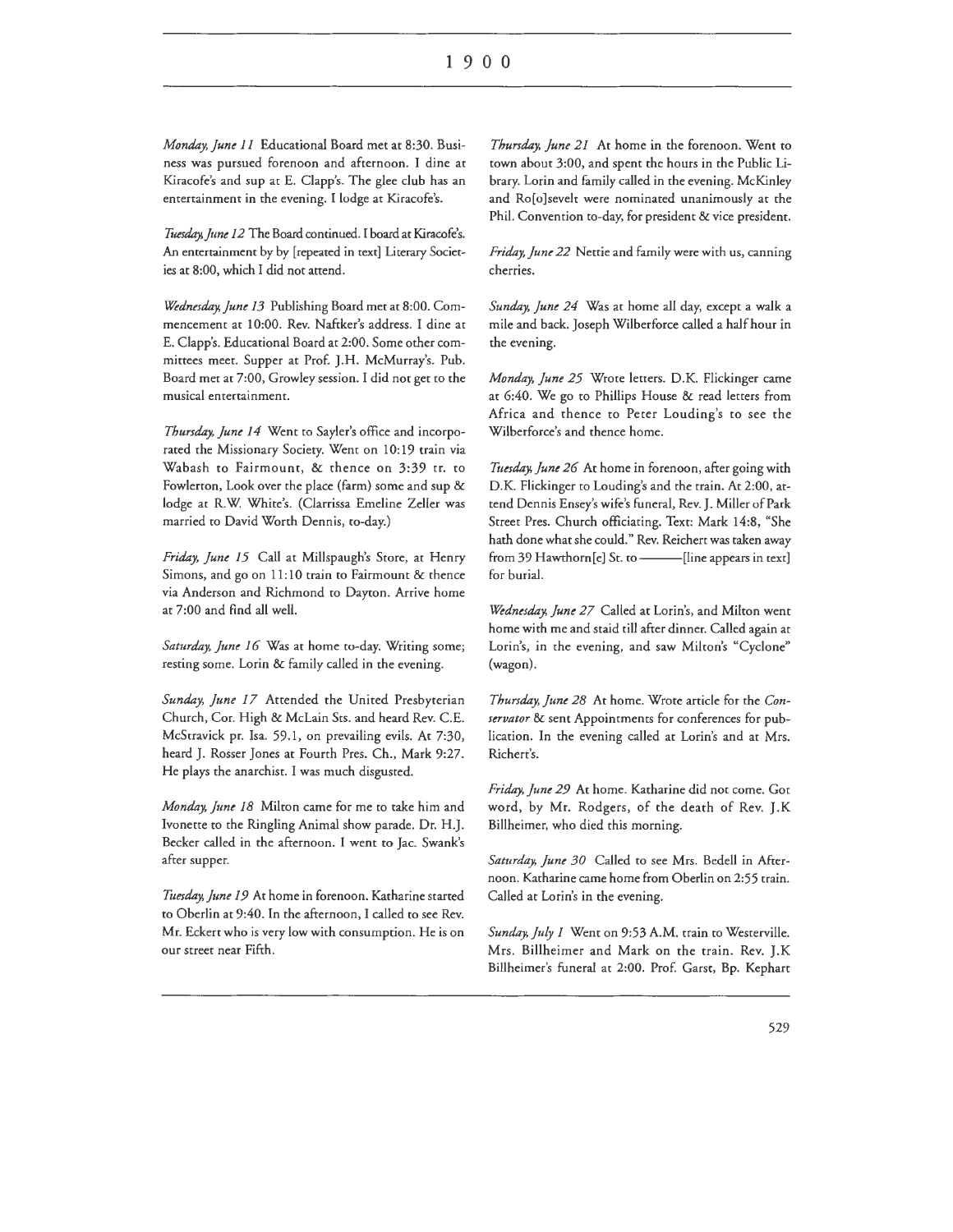and I spoke. Came on traction back to Columbus, and thence home arriving at Dayton at 8:00.

*Monday, July 2* Was at home all day, except a little walk out. Milton was with us forenoon and afternoon. I did little except rest. Wrote Reuchlin a letter.

*Saturday, July 7* Quar. Meet. Germantown. I did not go to the quarterly. Sent Address of Board of Education to Dillon for publication. Called in forenoon at Bedell's neighbor's & learned that she had not returned after the funeral at Westerville.

*Sunday, July 8* Went on 8:00 car to West Alexander, and thence to Germantown. Rev. R.G. Montgomery, P.E., preached John 6:28,29. I dine, sup and lodge at Lewis Wett's. Bro. E. Kiger and Joseph Thomas and wife there in afternoon. Rev. R.G. Montgomery came in the afternoon and staid till morning. Witts, Montg. & I talk much on Scriptures.

*Monday, July 9* We call at Rev. T. Weyer's, Mrs. Long's, Mrs. Thomas's, and go on 10.07 train to Franklin, and thence to Dayton on the tracrion line. Bro. Montgomery dines with us, and goes on 2:55 tr. home.

*Wednesday, July 11* Milton was with us nearly all day. In afternoon we took our ships to Wolf Creek & sailed them with feathers for sails. Dr. Becker came about 4 or 5 o'clock, and we talked an hour. Lorin & family called in the evening.

Thursday, July 12 Lorin's Milton & Leontine staid with us in forenoon & Lorin & wife dined with us. Revs. T. Weyer and J. Freeman & families called a half hour. Carrie Kaler was quite sick. Nettie and children are here.

*Friday, July 13* At home forenoon. Went on 5:58 tr. to Union City. Called at John Judy's Restaurant. I lodged at the Branham House.

Saturday, July 14 Go on 6:40 tr. to Anderson and Fairmount, and Fowlerton. I dined at R.W. White's. Went about 4:20 to W.H.H. Reeder's & had supper there. I lodged at Oliver A. Glass's.

Sunday, July 15 I attended Sabbath School at Hopewell

Ch., in Leach. I dined at W.H.H. Reeder's. Mrs. Greer & daughter, Mattie's aunt are visiting there. I remain till evening and at 8:00 pr. at Hopewell, Matt. 16:18, on God's revelation of truth, inwardly to all. I lodge at Oliver A. Glass's.

*Monday, July 16* Marcus Glass takes me to Fowlerton & to White's. I go on 11: 10 tr. to Fairmount. I dined at Ellis Wright's. In the afternoon, I, with Jas. F. Life, looked at real properties. I lodged at Ellis Wright's.

*Tuesday, July 17* With Agent Brown, I look at Properties. Saw Wm. Lindsey in the forenoon and called to see him in the afternoon and then did not see him.

*Wednesday, July 18* Went to Depot. Called at Lindsey's, but did not find him. He and Woods came to depot. I went to Wabash & Huntington. Dined at a restaurant. Called on Flickinger, Keiter, & Dillon at their offices. I went with Bishop H. Floyd to Pres. C.H. Kiracofe's & supped and lodged there. Attended prayer meeting at Col. Chap.

*Thursday, July 19* Alvin K. takes me & Floyd to Mission Room. Ex. Com. meets forenoon & afternoon. We dine with Fiickinger at Bailey's. R.A. Morrison blue on Africa. After 4, I look at Properties, and lodge at R.A. Morrison's.

*Friday, July 20* We go on 10: 19 tr. to Wabash, and thence to Marion. I dine and sup at a restaurant. I look, with Worden, at properties. I go on 6:30 traction to Fairmount & lodge at Ellis Wright's.

*Saturday, July 21* I made an agreement with Lindsey & went to Marion & dined at Restaurant. Lanfester showed me houses and lots. Went on 2:44 tr. to Union City and thence home to Dayton.

*Sunday, July 22* At Pres. First Church, at 10:30, heard Rev. Tappan, Pres. of Miami University, on Gal. 6.2, "Bear Ye one anothers burdens", etc.

*Friday, July 27* At home except an hour's trip to town. Called on Mrs. Wilberforce, looked at new Depot, failed to find Mr. Coleman, insurance agent. Lorin and Milton called in the evening.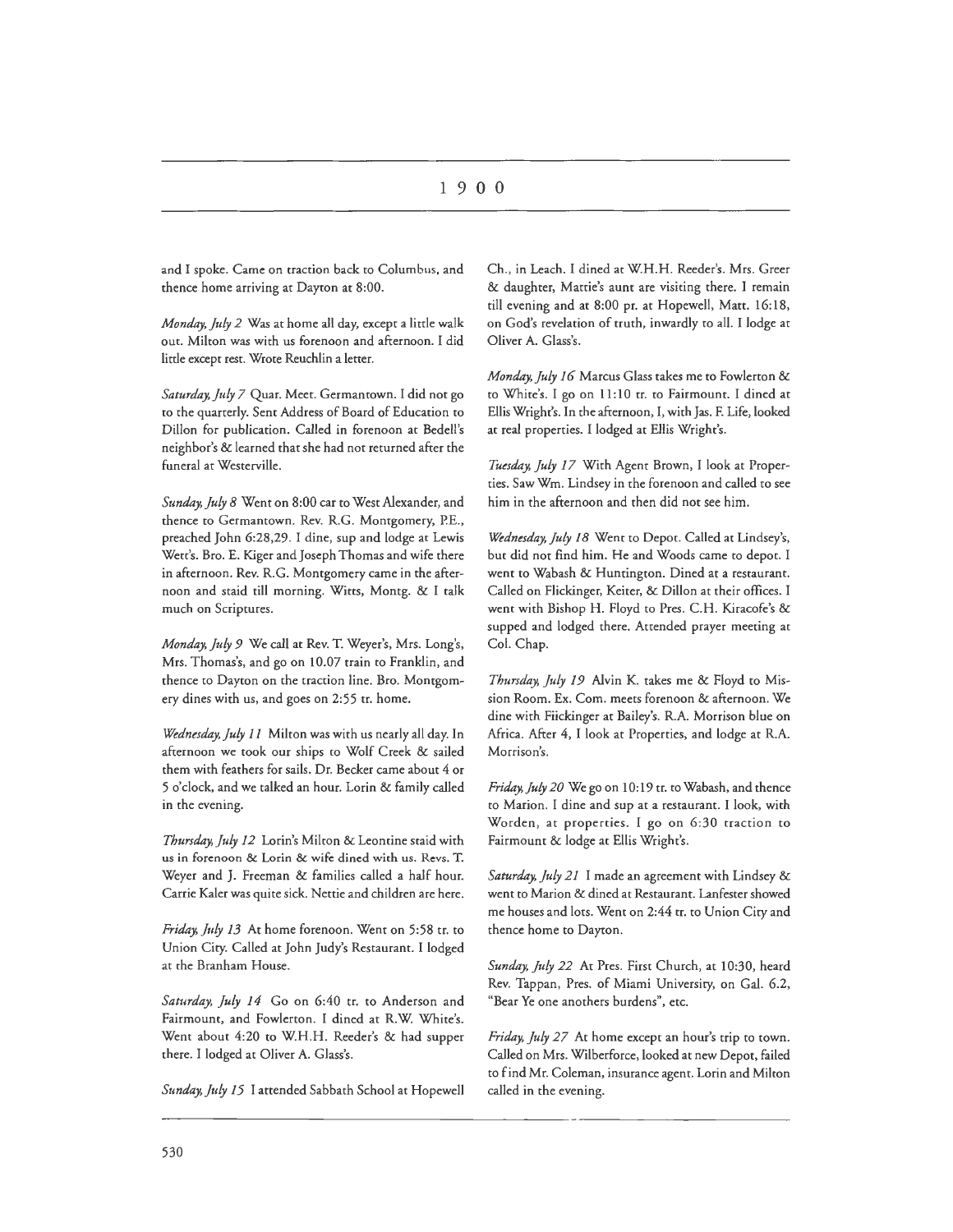*Sunday, July 29* At First Presb. Church, heard Rev. A.A.E. Taylor, of Columbus, 0., on Ps. 30.5, "Weeping may xx Joy cometh in the morning." [xx appears in original text] An essay! Lorin's Milton spent the day with us. In the eve. at Williams Street Baptist Church, heard Dr. Mullin, Louisville, Ky., on Josh. 1.1.

*Wednesday, August 1* Wrote letters and investigated scriptures on eschatology. Found that Enoch, Abraham, Moses, David, Job, Solomon, Daniel, Paul, Peter, and John had intelligent conceptions of a future state unlike the hades of the heathen.

*Thursday, August 2* Wrote letters and looked up scriptures. Milton spent the day with us.

*Friday, August 3* Writing letters and studying on the scriptural, apocryphal and Ciceronian ideas of the future state.

*Sunday, August 5* At Third St. Pres. Ch., heard Dr. W.0. Thompson pr 67rh Psalm. Ar 3:30 heard him at Association Hall. In the evening heard Secretary Sinclair speak ar open air meeting by Congregational Church at Boulevard, on Bartimeus.

*Monday, August 6* Lorin's children with us to-day.

*Sunday, August 12* At 3rd Sr. Pres. Church, at 10:30, heard Dr. W.O. Thompson on Rom. 14.16. A caution against being carried away by the political campaign. Heard Dr. Thompson again in the afternoon (3:30 at Assoc. Hall) on "If any man thirst." Called at Lorin's.

*Monday, August 13* Went on 7:00 tr. via Union City to Fairmount. Lunch at Gas City. Sup at Ellis Wright's. Go with Wm. Dye and Tomlinson ro R.W. White's, and lodge there. They had lost one of their twins lately.

Tuesday, August 14 I took Ellis's rig home and dined there. Afternoon, I contracted for a lot 66 X 165 ft., for \$1,300.00 but deferred dosing it rill I could have abstract to date. So I go on 5:30 interurban line to Marion. Hear A. Rust pr. "IfYe abide in me," I find my home at Dallas Bilbe's, with H. Floyd. Bilbe's Chil: Mabel, Dwight, & Trula.

*Wednesday, August 15* Conference opened in Horton Street Church, at 9:00. Bp. Floyd presiding. At noon, I went to Fairmount and got deed and paid \$1,300.00 for lot. Return to Marion,leave deed for record & sup at Bilbe's. Dr. Kiracofe pr. at 8:00.

*Thursday, August 16* I preside in forenoon. Dine at John Null's on the West Side of the River. I preach at 8:00, Rom. 2:7, on Immortality.

*Friday, August 17* 1 preside in the forenoon. Wolfard & C.B. Small were elected pres'g elders. Tharp pr. at 8:00.

*Saturday, August 18* I preside in the forenoon. Z. McNew took an "open" transfer. Close at 5:00. Rufus A. Morrison lectured in tent at 8:00, on Africa. It was quite good.

*Sunday, August 19* Bp. H. Floyd pr at 10:30, and we dined at Mrs. Susan Parlett's, H.W. Robbins pr. at 2:30. We sup at John Null's. J. Rees pr. at 8:00, "And he dwelt among us." We lodge as usual at Dallas Bilbe's.

*Monday, August 20* I go to Fairmount and dine at Ellis Wright's. Ride our to my farm, 5 miles east, with Clark Leach. Andrew White takes me to Oliver A. Glass's, where I lodge.

Tuesday, August 21 Go to the farm, and thence to Wm. H.H. Reeder's. There I dine and sup, and then go to Oliver A. Glass's, birthday ice cream birth-day parry. Lizzie Broyles and her daughter, Minnie Polhemus, with other relatives, and some others, were there. I lodged at Wm. H.H. Reeder's.

*Wednesday, August 22* Oliver Glass took me to Fairmount. I went on 11:30 electric car to to [repeated in text] Marion. Ger deed, pay tax, and go on ro Bolivar, where I hire a rig to Laketon, Ind. I find my home at Howard John's. I pr. at 8:00, 1st Cor. 13:13.

*Thursday, August 23* St. Joseph Conference opened at 9:00, and proceeded well. Rev. Mygrant pr. at 8:00.

*Friday, August 24* Conference proceeded. Appeal, etc. Rufus A. Morrison lectured on Africa at 8:00. It was a good lecture.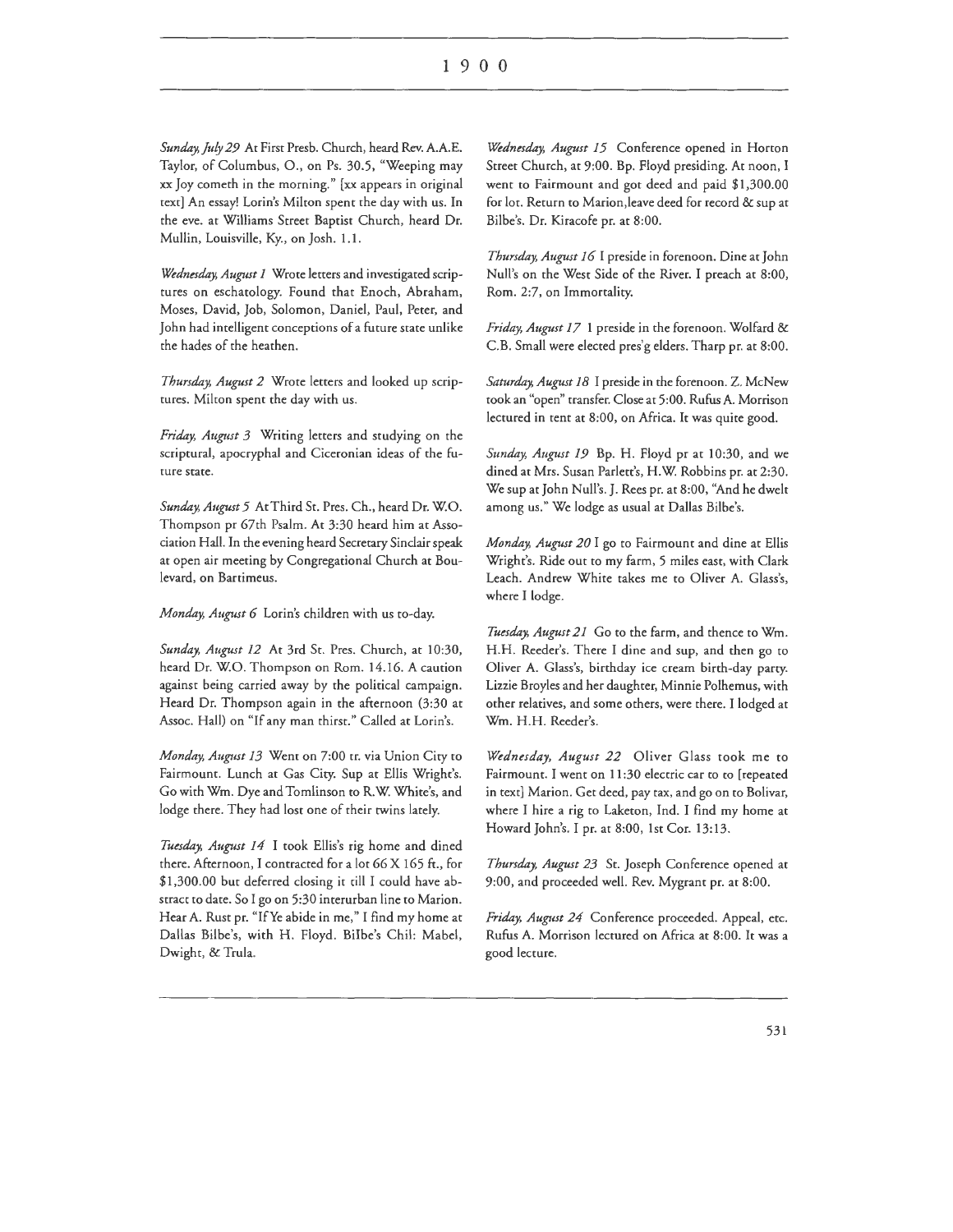# I 9 0 0

*Saturday, August 25* Conference continued. In afternoon, Rev. H. Akright was elected presiding elder. Ther report in J.H. Smith's case was voted down. Recess after 4:30 till evening service. Mr. John's 7-year old girl is Ruth.

*Sunday, August 26* Bp. Barnaby pr. at 10:30, Rom. 15.29. Johnson took up a large collection for him. We dine as usual. At S.S. Anniversary at 3:00, Wright, Wright Smith, and Duart, a lay man, spoke. Bp. Barnaby pr. at 8:00, John 13.2, "Having loved his own," etc.

*Monday, August 27* Went on 11 :54 tr. to Huntington. Dine at a new restaurant at Jefferson St. Bridge. Meet the Mis. Exec. Com. at 2:00. We conclude to take the Wilberforce family to Huntington. Sup and lodge at E. Clapp's. Was at Official Church meeting at College Chapel at 8:00.

Tuesday, August 28 Go to Publishing Establishment & stay till noon. Go on Erie R'y to Markle. Hire conveyance (\$1.00) to Zanesville. Board at Noah Walker's, 2 sq. n. of U.B. Church. Rev. C.S. Johnson pr. a good sermon & able, at 8:00, l John 3:2. "We know."etc His Walker's wife a Harvey, gr. daut. of Jeremiah Conway of Henry Co.

*Wednesday, August 29* Conference opened at 2:00, and progressed well. Board as usual. Walker's son is Orval.

*Thursday, August 30* In the morning, I visited the cemetery, a quarter mile south, & see statues of Wm. Hoverstock and former wife, in marble. Rev. R.A. Morrison lectured on Africa at 8:00, eve.

*Friday, August 31* Conference continued. Willet Skinner's memorial service at 3:00. R.G. Montgomery and Wm. Miller are elected pres. elders. Sta. Com. met at Noah Walker's at 6:30. There was a bitter anti Morrison feeling, and I am treated shamefully. Alas for poor human nature! I was wakeful much of the night.

*Saturday, September I* Sta. Com. met at 8:00, A.M. at Walker's. Conference continued. In afternoon, I had a tilt with P.B. William and Dillon, who injected partyism into the discussion on Moral Reform. Conference closed at 3:30. Dillon pr. at 8:00, on "Christ hath once suffered, for all," etc. l Pet. 3:18. I was wakeful from 12 till 3 o'clock.

*Sunday, September 2* I preach in the tent (S.W.) at 10:30, Dan. 4.25, "He ruleth in the km. of men." Dine on the ground with Bowman's. Spoke in Aftn. in S.S. Anniversary. Supper at Wm. Hoverstock's. Lovefeast and communion in the evening. Lodge at N. Walker's as usual.

*Monday, September 3* Went on 6:30 hack to Ft. Wayne. This is Labor Day Celebration. I went on 1:45 tr. to Toledo, and thence on 5:00 tr. to Cygnet, and walked back to Trombley, and went thence on electric car to Jerry City. Found Conference home at Wm. Deusler's, north of U.B. Church.

*Tuesday, September 4* Wrote many letters to-day. Called at 4:30 at Isa. Miller's a half mile north of Densler's, and saw M.H. Tussing. Board at Deusler's. She is a second wife and Qr. Conf. preacher. He has 40 acres of land & oil wells. His income is \$2400.00 a year.

*Wednesday, September 5* I stay at Deusler's. Rufus A. Morrison came about 7:00, eve. Miss Eliz. Stevens pr. at 8:00, Luke 19:13, "Occupy till I come." Did pretty well.

*Thursday, September 6* Conference opened at 9:00, and progressed well forenoon & afternoon. At 7:45, R.A. Morrison lectured on Africa to a very large congregation. He lodged at Deusler's.

*Friday, September 7* Conference progressed well. In the afternoon, J.A. Ferguson was elected presiding elder. Stationing Com. met, 6:30, at Deusler's. Pres. C.H. Kiracofe came, at 7:00 p.m. S. Stevens pr. at 7:45, Rom 13.10, "Love is the fulfilling of the Law." Kiracofe and I stay at Deusler's. Stevens is quite able.

*Saturday, September 8* Conference continued. Discussion on Moral Reform, and Edw. Day's party amendment. Close at 4:00. Pres. Kiracofe lectured at 7:45 on Education; text, Gal. 6:7, "What a man soweth."

*Szmday, September 9* I pr. at 10:30, Gen. 15:16. I spoke just one hour. Dine at Dick Caskie's, and sup there. At 8:00, G.C. Lashley pr. Luke 17.31, "Remember Lot's wife." I stay at Duesler's as usual. Lashley was quite prosy.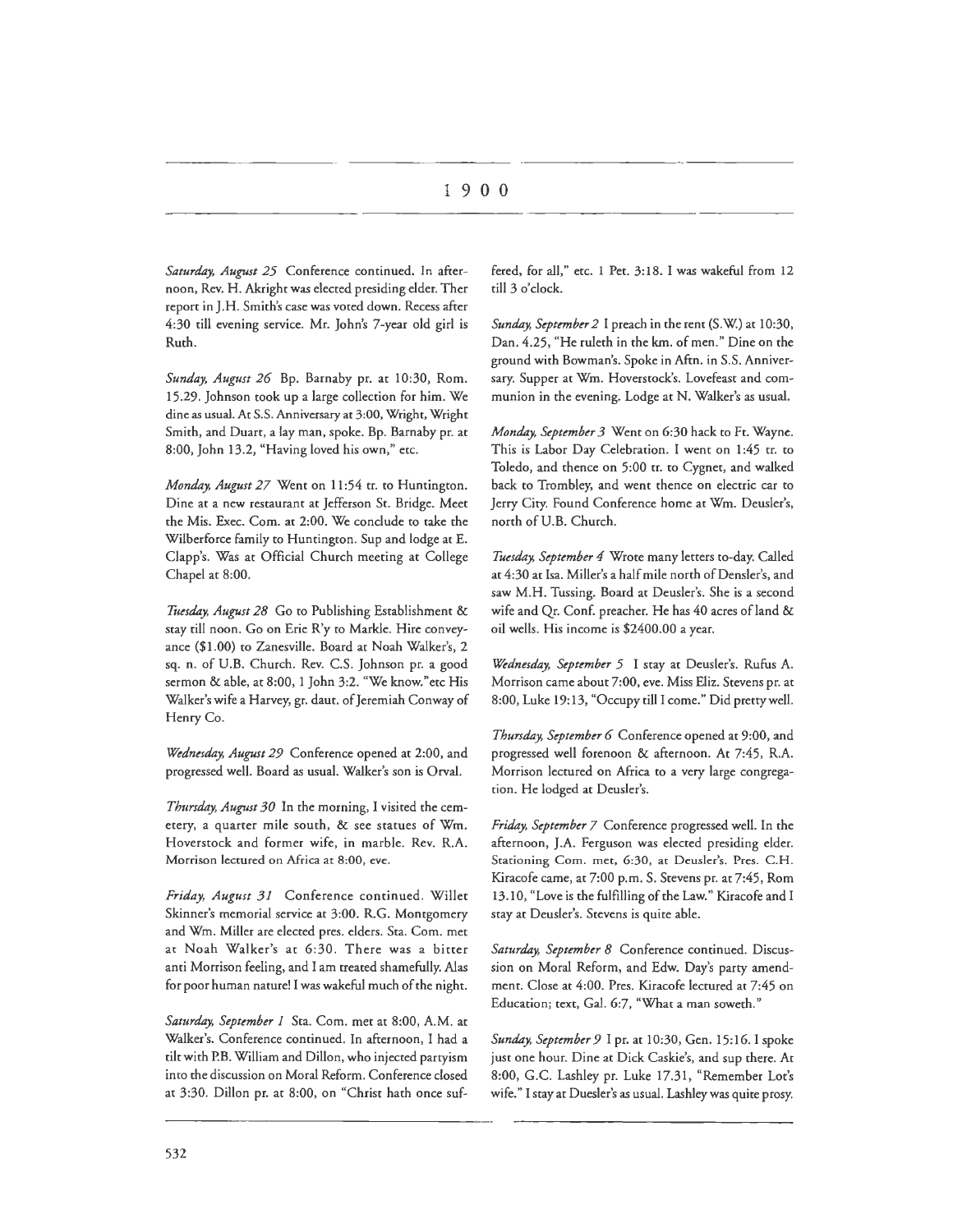*Monday, September 10* I went with S. Stevens to Lonis Zimmerman's in Rising Sun, in buggy and dine there. We call at Horace Smith's. We go on to Burgoon, and sup & lodge at Rev. Silvarus Stevens. Their little son is affected with (fits) spells.

*Tuesday, September 11* Go on 8:20 tr. to Mansfield and thence to Orrville. Stay at Mrs. John Lefever's.

*Wednesday, September 12* Went on 7:35 a.m. train to Massilon, and thence on 9:50 tr. to Canal Dover. Albert Overholt takes me to Samuel Carnathan's, near the Crooked Run Church. I dine, sup and lodge there. E.R. Kile pr. at 7:30, Rom. 8:13, a "second work" sermon.

*Thursday, September 13* I board at S. Carnathan's. East Ohio Conference opened at 9:00, and progressed well. Dr. H.J. Becker dined with me. Dr. D.K. Flickinger and Mrs. A.R. Kiracofe came. H.H. Young pr. at 7:45, 1 Cor. 15: 10, "By the grace of God, I am what I am. "

*Friday, September 14* Conference business progressed well. Discussion on Moral Reform. In afternoon, we had discussion on missions by Mrs. Kiracofe and Dr. Flickinger. H.J. Becker is elected pres. elder. The Stationing Com. met at 6:30, at Carnathan's. H.J. Becker pr. at 7:45, 1 Cor. 12.28, "First apostle, then prophets," etc.

*Saturday, September 15* Conference progressed well and closed at 4:00. Educational discussion in forenoon, publishing in afternoon. Sup at Leonard Overholt's. Mission Meeting at 7:30; Flickinger and B.O. Hazard & wife spoke. Cash Coll. for Africa, \$6.76.

*Sunday, September 16* I preached at 10:30, Ps. 144.15, 147.20, "God hath not so dealt with any nation." We ordain Benjamin Otterbein Hazzard. I dine at Albert Overholt's. Flickinger pr. at 7:30, Ps. XV. Communion followed. It was good.

*Monday, September 17* I go with others to Canal Dover, and thence to New Philadelphia. I dine sup & lodge at B. Frank Fisher's. We attended a Lutheran funeral in the afternoon, and walked through the Cemetery.

*Tuesday, September 18* At 1 :20 p.m., I left Fisher's and run on electric car to Urichville & thence to Dennison, where at 2:45, I start to Pennsylvania, arriving at Pittsburgh at 7:00 (eastern time) and start on 8:30 train to Harrisburg. I put on heavy flannel, but caught some cold, it being a cool night in the mountains.

*Wednesday, September 19* I arrived at Harrisburg about 4:30, and go on to Carlisle at 5:00, arriving about 6:00 A.M. I call at Rev. W.O. Weidler and find my home there, 1 1/2 sq n.e. ofC. Valley Depot. Rev. S.]. Nicklas is moving to Carlisle & boarding at W.O. Weidler's. J.A. Mummart pr. at 8:00, 1 Pet. 1:3,4,5; preached quite well; is very promising.

*Thursday, September 20* Pennsylvania Conference opened at 9 o'clock, and progressed well. Rev. M.F. Keiter preached at 8:00.

*Friday, September 21* Conference continued. R.A. Morrison arrived in afternoon at 6:00. We held a missionary meeting at 8:00 eve. Not much subs[cr]iption.

*Saturday, September 22* Conference continued. The com. on Hench's case reported. Report was adopted, requiring concessions. The memorial services of Rev. J.S. Wentz were held at 3:00. DM. Hench, proving obstinate, a prosecutor was appointed. Rev. R.A. Morrison lectured on Africa at 8:00. Collection was \$5.77.

*Sunday, September 23* I preach at U.B. Ch. at 10:30, Job 14:14, "If a man die, ... live again." Communion followed. Collection for Carlisle Church: \$15.06. I was at Weidler's till eve. Pr. at7:30, Rev. 11.15. Collect \$5.00, for Carlisle Ch. Carrie Raffensberger is converted. Weidner's Children are: Estelle, Lovett (married), Flora, Sarah, Robert (about 18).

*Monday, September 24* The brethren mostly leave for home. Morrison and I visited the Indian School, with G.S. Seiple & Harry Huber. Charley Speedrock, our Indian guide, b. in N.Y. City. Dine at Weidler's. Afternoon a company of us (Seiple, Harry H. & wife, Flora Weidler, Mises. Miller and McCaw included) visit Boiling Springs, on Trolley, and we visit Dickenson Col. Staid at Hershey House. I go on 6:05 train to Harrisb.

*Tuesday, September 25* I go to Depot at 8:00 A.M. I wrote a letter to Flickinger and a card to Katharine and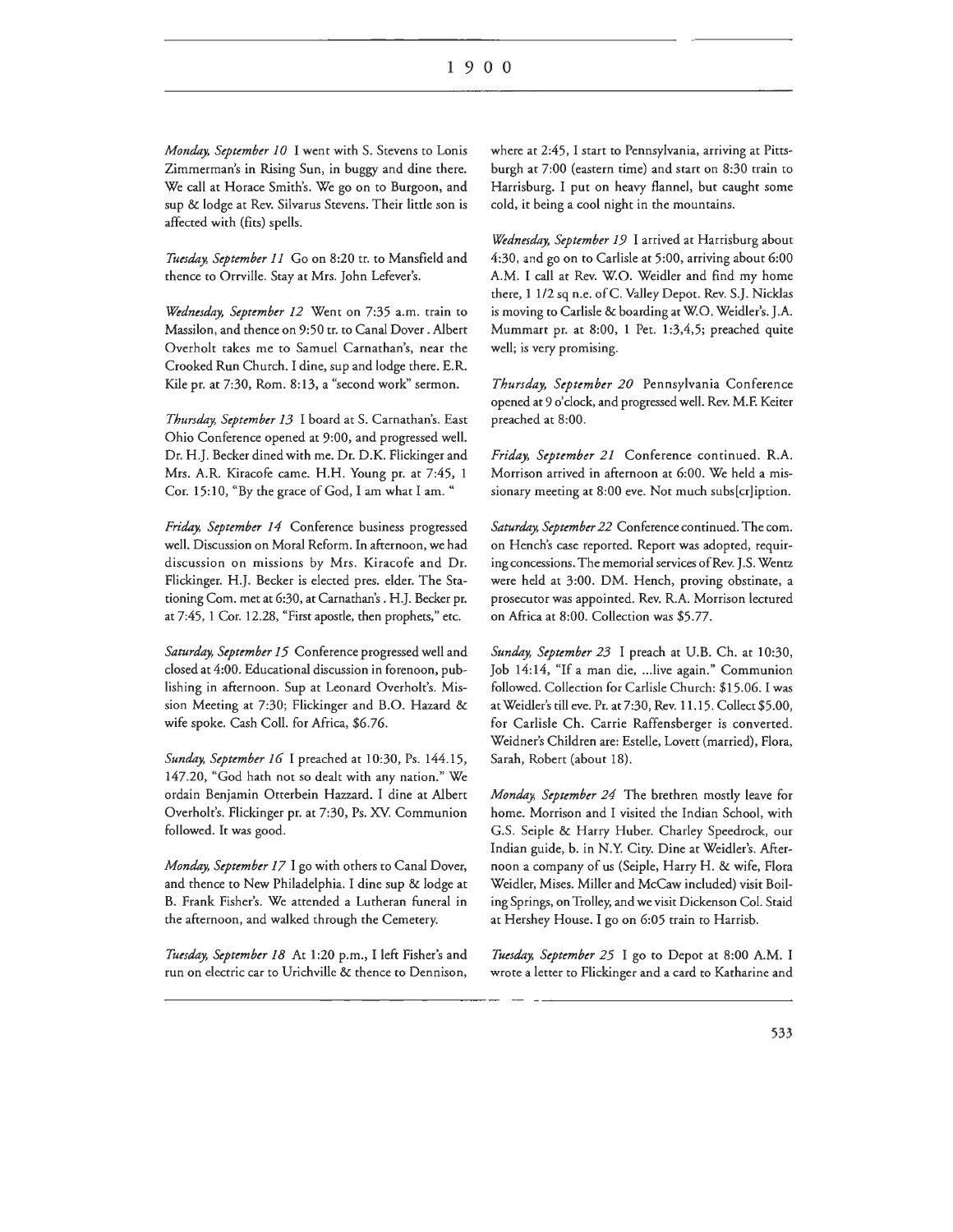go on 3:35 train to Williamsport (Cup of Coffee & crackers there), and thence to Corry, Pa., arriving there at 2:45. I lodge at Rev. Samuel Evans'.

*Wednesday, September 26* Remain at Evan's during the forenoon. Rev. R.W Mercer came after dinner. We go at 3:00 to Conference (via Glynden) at Britton Run. I get supper at Melvin Pickard's, who is groggy. Rev. T.J. Butterfield pr. at 7:30, John 10.27, "My sheep hear my voice," etc., an excellent sermon. I board at Oliver H. Bloomfield's, a half-mile north.

*Thursday, September 27* Erie Conference opened at U.B. Church, at 9:00 and progressed well, forenoon and afternoon. I dined at Pierce's, a 1/4 m. west, but board at Bloomfield's. R.W. Mercer preached at 7:30, Mark 11.13, "Nothing but leaves."

*Friday, September 28* Conference proceded well. I dined at Mr. Pratt's, soninlaw of Mrs. Fraliche, who was there. Sup at E.S. Welman's in town. The stationing committee met there at at [repeated in text] 6:30. I pr. at 7:30, Titus 2.14. Lodge at Bloomfield's as usual. Rev. R.J. Pettit boarded there, and took me back and forth. He was pastor there.

*Saturday, September 29* Conference continued. I joined issue on party resolutions. I dine at Bloomfield's. Supper at Elmer S. Welman's. Rev. W.H. Hodge pr. at 7:30. I lodge at O.H. Bloomfield's, Children: Milton, Hope, Ruth. Conference closed at 4:00.

*Sunday, September 30* I preached at 11 :00, Matt. 25.46, last clause, "life eternal." Coll. amounted to \$30.75. I dine at Bloomfield's with S. Evans and T.J. Butterfield. I.I. Boorum pr. at 7:30. I lodge at Bloomfield's. She and oldest daughter seem quite pious; he is kind and smart, but not religious.

*Monday, October 1* Bro. Welman, Elmer's father, takes me to Union City. I dine at Rev. N.R. Luce's. He is almost blind. I go to Peter K. Drury's to supper. I lodged at Luce's.

*Tuesday, October 2* I go on 9:13 Erie train to Akron, Ohio, and thence on 3:13 C.A.C. train to Columbus,

arriving at 7:40. Go to Board of Trade Building and heard John G. Wolley and Prof. Samuel Dickey, of Michigan. With Dr. H.J. Becker, I stay at Dr. D.K. Flickinger['s], 201 S. Front St.

*Wednesday, October 3* Go on 7:35 train to Lancaster; thence to C.L. & W Junction on C.M.V. R'y; thence on Col.& O.S. R'y to Laurelville. Wm. Poling takes Flickinger and me to Fielding Poling's and we dine there. Fielding Poling takes us near the Pleasant Ridge Church to Wm. Hutchinson's. ].O. Trovinger pr. at 7:30, James 1.27 & Dr. H.J. Becker exhorted.

*Thursday, October 4* Conference opened promptly at 9:00, as my conferences usually do (mean time). Business proceeded rapidly. Flickinger elected Chairman. H.J. Becker preached at 7:15 Matt. 10.14, "Shake off the dust of". Warm day, and in eve., a warm crowded house. We board at Wm. Hutchinson's. Letty & son a year old, illigitimate, I learn.

*Friday, October 5* Conference progressed well. J. Hoffhines and N. Allebaugh elected P. Elders. Stationing Com. met at Church & orchard, D.K. Flickinger pr. at 7: 15 on missions, Eph. 3.8, "Preach among Gentiles, unsearchable riches of Christ." Warm house, indeed. I exhort 10 minutes.

*Saturday, October 6* Stationing Com. met in Orchard at 7:30. Conference continued and closed at 5:00. Memorial of Rev. J. Everhart at 3:00; Rev. D. Folk, G.W. Tuttle and E. Blausser, spoke. Discussion of reports. Dr. Becker lectured on travels in Holy Land, at 7:00; Collection for him \$11.25.

*Sunday, October 7* I preach at 10:30, Acts 20.28. S.S. Anniversary at 2:30; Becker & I spoke 20 minutes each. Rain after forenoon meeting, hard. Owing to rain the evening meeting became a prayer meeting, though there was quite a congregation. Lodge as usual.

*Monday, October 8* Go very early to South Perry for mail. Young Hutchinson takes Flickinger and me to Laurelville. We go on 8:13 tr. to C.L. & W. Junction; and H.J. Becker and I thence to Washington C.H., where we wait till 4:20; reach home (Dayton) at 6:10. Netta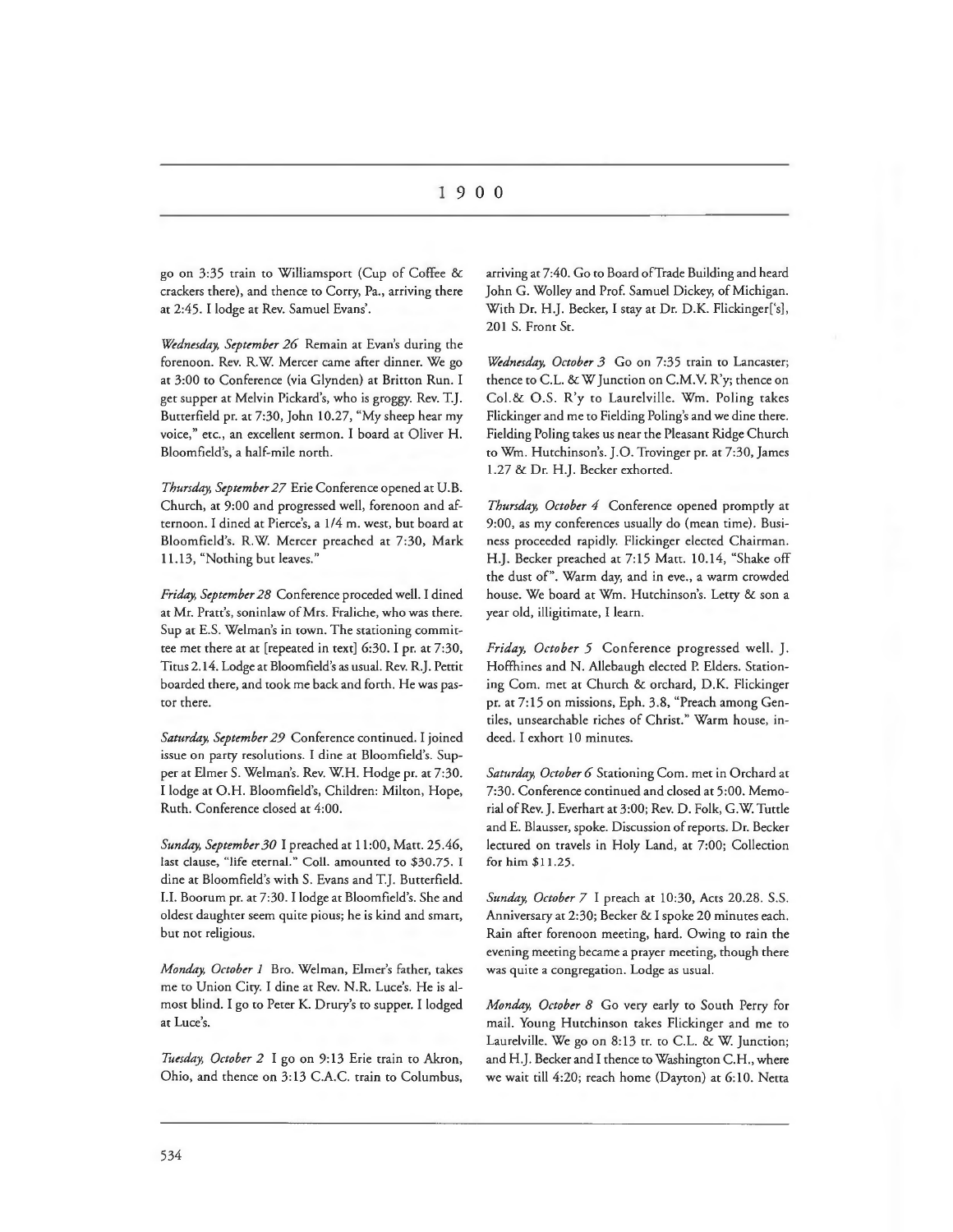and the Children called. Went to bed at 9:00, and slept 9 hours.

Tuesday, October 9 I rest to-day. Went to Winter's Nat. Bank and co Pose office in Afternoon. Went co bed early.

*Wednesday, October 10* Ar home all day. Went co town at 2:00, and left measure for new coar & vesr at Leibenburg's. Left umbrella at 9 W. 5th St. for a new cover. Finished recording in diary (from notes taken) from Aug. 13 to Oct. 8, 1900, at 10:30 eve.

*Thursday, October 11* Registered at about 9:00. At home. Wrote several letters. Prof. J.T. Shaw, of Oberlin, called in the evening and "rook tea'' with us.

*Friday, October 12* At home in the forenoon. Attended the Democratic meerlng at 12:30 and heard Charley Baker and W.J. Bryan. Both speeches were highly partisian. Write several letters.

Saturday, October 13 Go on 7:00 train to Union City & Fairmount. Arrive at F. about 2:00. Call at Ellis Wright's. At 3:00, I go with Rhoda W. to their farm (Wid. Helms) and from Frank Kirkwood's, walk to W.H.H. Reeder's. Sup & lodge there.

*Sunday, October 14* I called at O.A. Glass's, and went with him to Hopewell Church, and pr. at 10:30, John 15.1, "Vine & branches." I return with Oliver and dine there. He takes me to Salem M.P. Church co S.S. Rally, where I spoke awhile. I lodged at Levi Simons'.

*Monday, October 15* I went to Robt. W. White's, on my farm, and thence to Fowlerton. Sold my corn to Chas. Leach, co be delivered in November, at 30 cts, bush. Dine at Charles Malone's. I sup at White's, and go on 6: 10 tr. to Fairmount. Lodged at Ellis Wright's.

*Tuesday, October 16* I looked afrer my Fairmount lot business, and dined at Eilis's, and went on 5:15 car to Alexandria, and thence afoot and by caught up conveyance to Ed. Frazier's, 2 1/2 miles east, and lodged there.

*Wednesday, October 17* I gave Grace (Ed. and Emma's only daughter) much of the genealogy of the family, which she wrote down in a book. She took me, after

dinner, to John W. Broyles' in Alexandria, whete I found only their two girls, Laura and Lizzie, ac home. I went on car to Fairmount and thence on 6:30 car to Gas City & heard ex Gov. WS. Taylor, of Ky. Returned to Eilis's.

*Thursday, October 18* In Fairmount rill afrer dinner, when I went with Rhoda and children, to Cumberland, to Carl Simon's funeral, son of Adrich, pr. by Pres. T.C. Read, of Upland College, Ps. 23.4. Went back to Kirkwood's corner and walked co Joseph Cain's; supped & lodged there, in Fowlerton.

*Friday, October 19* Went to R.W. White's, looked over east woods, dined at W's, and went to Robert B. Reeder's. Mrs. Douglas and Mrs. Mitchel, sisters of Robert Glass's, came and lodged there. Mrs. M. was army nurse at Louisville, and told of Army degredation and of its female attendants, as one who "Spake from authority."

*Saturday, October 20* I went with Wm. and Robt. to Leach, and went on 11: 10 tr. to Fairmount. I dined at Robt. Hastings with his three daughters & their cousin of Knox, Ind., Rariden Smith's daughter. I called at C. Brattain's, Mrs. Chas. Atkinson's, and Mrs. Mary Ann Bond's. I sup and lodge at Ellis W's.; Rev. Pell with chem for supper.

*Sunday, October 21* Rev. WJ. Oxley, pastor, pr. at U.B. Church at 10:30, Matt. 11.28 30, "Labor & heavy laden." Spoke 20 min. & I 10 or 15. I dine with Oxley at Roland Smith's. I sup & lodge at Ellis Wright's. I preach at M.E. Church at 7:45, Dan. 4.25, "He ruleth in km. of men", etc.

*Monday, October 22* Went on 8:30 interurban car co Gas City and thence on 9:15 train to Union City, and on 1:05 tr. to Dayton, arri. at 2:33. Found all well. Melvin Pickard of Britton's Run, Pa. called, in the afternoon, to borrow \$10.00, which I lent him, "expecting nothing." He was on a spree.

*Tuesday, October 23* Went to town; got umbrella (newly covered \$1.00) and note paper & "Day in Athens," Socrates. At home the rest of the day. Benj. Van Cleve Andrews born. I called at Lorin's in the evening.

*Friday, October 26* At home all day, writing. The boys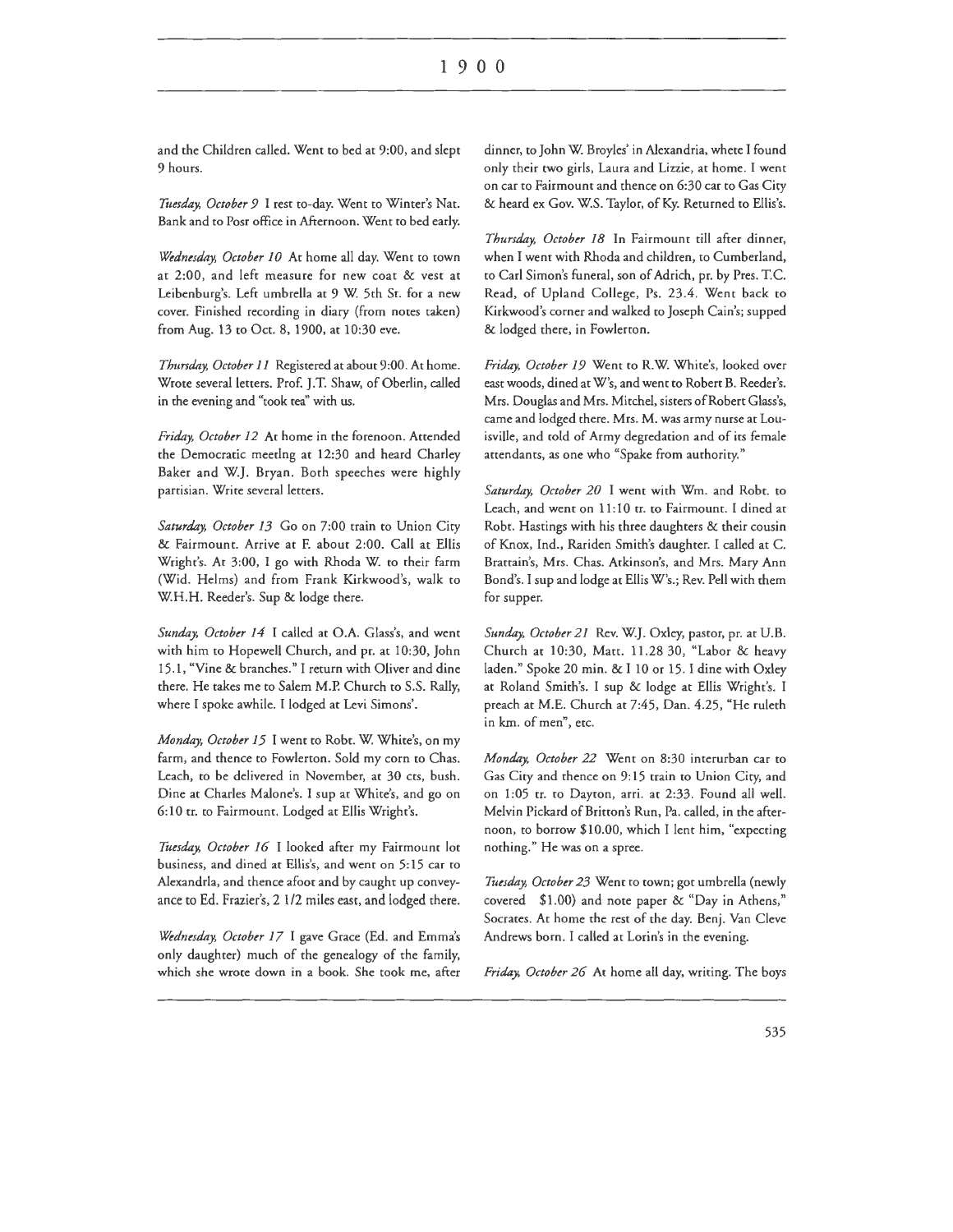(Wilbur and Orville) in the evening arrived at home from Kitty Hawk, N.C.

*Saturday, October 27* At home forenoon, mostly reading. Went with Milton afternoon, saw Louding's monkey. Got my coat & pants at Joe Levenburger's-\$22.00. Milton took supper with us. Read to-day Capt. Louis Lannette's project of an ice tunnel to the North Pole! He is an Arctic explorer & of the French navy.

*Sunday, October 28* Heard (1st Presb.) M. Wilson pr. a good sermon, Jer. 22.16, "Judged cause of poor & needy." Lorin's dined with us. At home all the rest of the

*Monday, October 29* At home writing most of che day. Called at Bedell's in forenoon and went to town. In che evening I attended Republican meeting at Lauding ( in Library Park) and heard D.B. Henderson, Speaker of House, Corporal Tanner, and Gov. Nash. Tanner spoke well.

*Friday, November 2* Katharine went on 7:00 tr. to Columbus to Teachers' Convention. I wrote up genealogical Notes of the Benham's for Hon. Eldridge H. Benham, of Neosho, Missouri.

*Saturday, November 3* Ac home writing and culling che daily papers. Walked to the Public library and back home, in the evening.

*Sunday, November 4* At the Central Catholic Church (corner of 4ch & Wilki[n]son Scs.) ac 7:30 Morning service, house full. At 10:30, with Milton jr., heard Howard L. Torbet at Grace Church, on Luke 14.16-23; a good speaker. Milton & Ivonette dined with us. Heard at 7:30, Zed Cop, at School Street, 1 Thes. 5.21. Telling how he would vote. Silly.

Tuesday, November 6 Voted early for McKinley and Roosevelt. At home the rest of the day. In the evening, to get the election dispatches, went to Journal bulletin board, and staid till 11 :00, when Neurs (Dem.) sent up red lights to indicate Republican victory.

*Wednesday, November 7* Read of the landslide in McKinley's favor, and rejoiced.

*Thursday, November 8* At home all forenoon writing.

Took a book to Library, and then rode out to J. Swank's. There I encountered Miss or Mrs. Boyd, Dowieite worker, who came to convert the Swank's! Sharp controversy. Called at H.J. Becker's, who is having artificial gas put into his house.

*Friday, November 9* Weather fair. I started on 9:45 train to Liberty Center, via Toledo. Reach Liberty at 6:02. Israel Poutins and his father Wm. Poutins met me & took me 4 1/2 miles N.W. to Poutins's. Israel's Children: Byron 12; Harry Milton 7. The old folks live with Israel.

*Saturday, November 10* Remained at Poutins's during the forenoon. Afternoon went to the new Church and saw the trustees and arranged for the dedication. Sup & lodge at Poutins's. Rev. L.S. Wilmoth pr. at 7:30. Wilmoth is former pastor. Rev. C.L. Snyder is the present pastor.

*Sunday, November 11* Weather snowy. I pr. at 11 :00 at Victory Chapel, 1 K 8.11, raised \$332.50- \$82.50 more than called for-and dedicated the church, 2 ms n.w. of Liberty. Dined at S.W. Graffice's, son of Rev. *]* .T. Graffice of Sandusky Conference. I pr. at 7:30, Gen. 15 .16. Porter & wife stay at Poutins's.

*Monday, November 12* Israel Poutius takes me and Wilmoth to Liberty. Call to see Mother Eliz. Whitmore. Go on 7:20 tr. to Wabash, miss connection three min. and to wait six hours. Go on 5: 15 tr. to Fairmount. Stay at Ellis Wright's.

Tuesday, November 13 I am about town in forenoon. Dine at Ellis W's. Wrote letters till 4:00. Went to Robert Hasting's. Called at Roland Smith's on my way. Sup and lodge at Hasting's. Robt. an enthusiastic Republican.

*Wednesday, November 14* Return to town. I called at Bales' and at Ellis W's., goc blue grass seed at Ulerey's, at \$1.50 a bushel. Go on 9:39 train to Fowlerton, dine at R. W. White's on the place. Clear off brush in Afternoon. Sup & lodge at White's.

*Thursday, November 15* I went on 11:10 (11:30) tr. to Fairmount, and dined at Eilis's. I looked up shingles and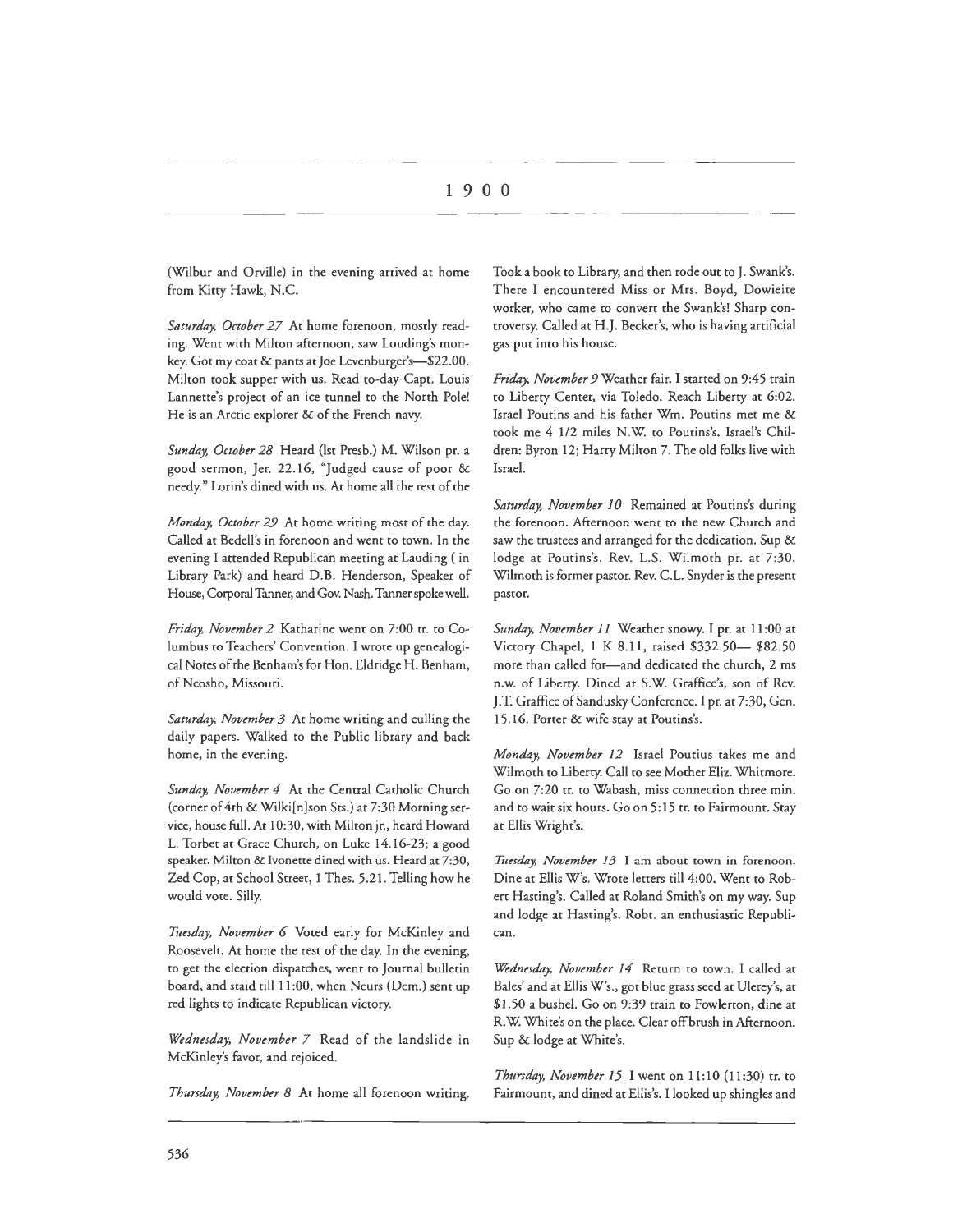mended roof on my house. Lodge at Ellis W's.

*Friday, November 16* Worked awhile on mending the roof on my Fairmount house. Intended to go on 8:30 car to Gas City, but it was 20 min. late. Went on 10:30 car to Alexandria, which was 20 m. late. Dined at J.W. Broyles's. Went on car (an hour late) to Anderson & on 4:25 tr. to Richmond. Call at D.K. Zeller's an hour. Go on 9:55 tr. (35 m. late) home, arr. about 11:00. None knew of my coming.

*Saturday, November 17* I was at home all day. Slept some-read and wrote. Called at Lorin's in the evening. This is the seventy second anniversary of my birth.

*Sunday, November 18* I heard Rev. W.P. Miller preach at Park, Presbyterian Church, 1 John 1:1, "Word of life." a good sermon. Milton, Jr. was at our house to-day. I called a half-hour at 4:00 at Jacob Swank's, a minute at Dr. Becker's, and a half hour at Mrs. Bartles. Staid at home in evening.

*Monday, November 19* At home writing for E.H. Benham on genealogy.

*Tuesday, November 20* At home writing as yesterday. Called at Milton's.

*Wednesday, November 21* At home. Wrote letters. In afternoon, called at Joseph E. Gustin's 53 Reigel Street, a soninlaw fo Philemon Holt. Mrs. Hariet (Holt) Gustin gave me the genealogy of Philemon Holt's family.

*Thursday, November 22* Wrote and read in the forenoon, and part of the afternoon. Go to town at 4:00, and get Crognenole board for Milton and toys for the girls.

*Friday, November 23* At home writing. About 3:30, I go to J.E. Gustin's and get additional facts concerning the Holt family. It rained a little as I returned. Harriet gave some omissions, additions and corrections.

*Saturday, November 24* This was quite a rainy day, greatly belying as for some weeks, the predictions of the Weather Bureau. I read in America, Andrew's copy, of Benjamin Van Cleve's Memoranda, and at 3:00 went to Mrs. Fay Dover's, Van Buren St., and ro Mrs. Anna

McKnight's 1600 Wayne Ave., who is a dau. ofThomas Dover dee. and has Benj. Van Cleve's notes. Sat up till abt. midnight.

*Sunday, November 25* At 10:30, I heard Rev. Edgar W. Work preach at 3rd St. Pres. Ch., 2 Cor. 11 :26,27 & Hebr. 11:38, of Heroisms of To-day, (i.e. of home & frontier Missionaries) an excellent discourse. Called 5 minutes at Lorin's. At home the rest of the day and evening. Milton came after dinner and staid till 8:00.

*Wednesday, November 28* Busy writing in the morning. Dr. D.K. Flickinger came at noon, dined with us, after which we called at Peter Loudings, and at the *Tekscope*  Office, to show the Missionary secretaries & treasurers etc. F's new African Mis. Map, to sell them 500 copies. Flickinger goes to Columbus on 3:55 train, and I buy ink, etc. and return home.

*Thursday, November 29* At home all day writing. We ate our turkey alone. Lorin and family called in the evening an hour. Horace Stokes and his family (and Motherinlaw Ewing) are at Mrs. Corbett's, and Mrs. Ewing is with them. This is Thanksgiving Day, and personally, ecclesiastically, and nationally, we have much to thank God for. S.L. Herr d. at 7:30.

*Friday, November 30* Writing most of the day. Called at Joseph E. Gustin's a moment and at Philip 0. Gustin's, 512 W. Albany St., a half hour.

*Saturday, December 1* Called again at both the Gustin's; saw Coleman about transfer of insurance policy; called at S.L. Herr's late residence, and saw the grandmother and Herr's children.

*Sunday, December 2* I attended Grace M.E. Ch. at 10:30, and heard Dr. T.H. Pearne preach on "The name of Jesus," reading Matt. 1:21,22; 16:13 17; 17:1 5; Acts 3:2 5; 4:7 10,11, the best sermon I ever heard him preach-a very good sermon. At 3:30, at Assoc. Hall, heard Dr. Thos. 0. Lowe deliver a very good discourse. Called a few minutes at Lorin's, on my way home. Lorin lived 117 Horace St.

*Monday, December 3* Was at home forenoon writing letters. In the afternoon at 2:00, I went to S.L. Herr's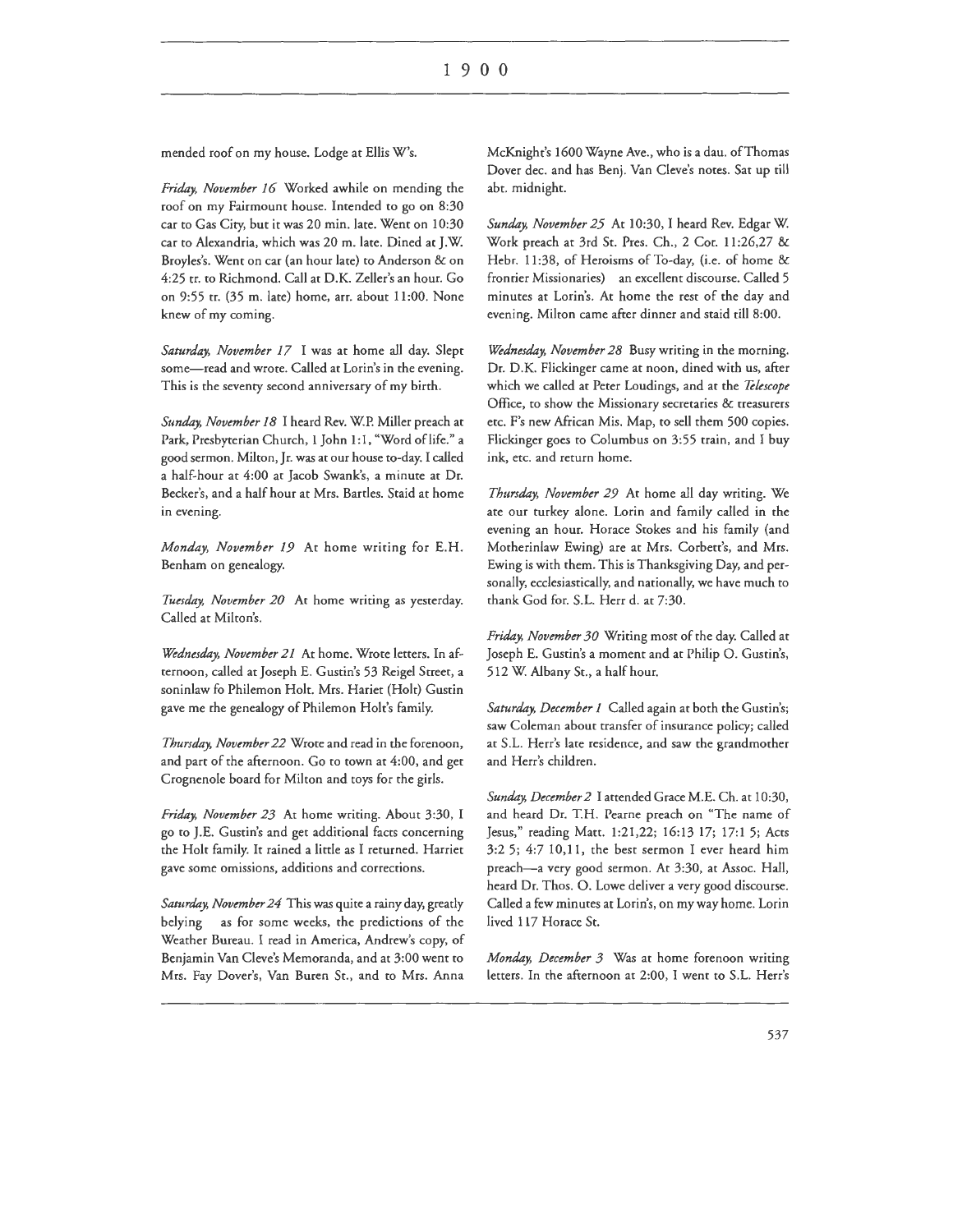funeral conducted in the house. Many, including myself, were outside. In the evening, I read most of the President's message.

*'Tuesday, December 4* I spent the day closely at home writing. Nothing remarkable occurred.

*Wednesday, December 5* Go to Sidney, on 9:45 tr., and to Rev. S.L. Livingston's, on his farm. Saw Shuey Esq. and his daughter in law (nee Florence Shelby) and her 3 y. old son Webster. Livingston met me and proceded home 3 ms North, where I dine and remain till morning. I looked a little at the place.

*Thursday, December 6* Livingston and I looked all over his farm, and at his farm. I saw his son Clifford and daughter Edith. Dined there. Go on 1:37 train home. Look at needed repairs on Livingston's house on Cyrus Street.

*Friday, December 7* Called at Gustin's and got some additional dates. Went to Prudens and bought Christmas presents for my grandchildren. At home the rest of the day, reading and writing.

*Sunday, December 9* Heard Dr. H.F. Colby at 10:40, Matt. 8.8, a good sermon. Lorin, lvonette and Milcon ate dinner with us. Heard Prof. Burroughs, of Oberlin, lecture at Asso. Hall at 3:30 on Righteousness. Lesson on Amos. At home the rest of the day.

*Monday, December 10* At home most of the day and copied in the eve. Rev. John French's Memoirs for Rev. J.A. Ferguson. I called in the afternoon at U.B. Book Store, Cor. of 4th and Main Streets.

*Ttiesday, December 11* I wrote on the French Memoirs till 9:00, went to Mr. Curl's, 20 Cyrus Street, to look after repairs about the property, which is S.L. Livingston's. I got lumber, and had window light replaced and door lock mended. Had a talk with Becker at R'y station, and at my house.

*Wednesday December 12* Wrote in forenoon. In the afternoon went to Curl's and laid foundation of well and cistern platform. Wrote in the evening, after Dr. H.J. Becker's visit of an hour.

*Saturday, December 15* Went with dau. Katharine to town to shop. In the evening went (walked) to Public Library and back; got Thurlow Weed's Auto Biography, and read many pages.

*Sunday, December 16* Heard Rev. Maurice Wilson preach, morning, Subject, "Minister Wu's Exploitation, of Confucianism," text 1 John 5:20, a fine sermon.

*Monday, December 17* Went to Livingston's house, 20 Cyrus St., to see if carpenter had come, Mrs. Carl out of humor. Went to see Coleman on transfer of house insurance. Took Harry C. Andrews Van Cleve memoirs home in the evening. It was a dark day.

*Wednesday, December 19* Went to Livingston's house, to see what had been done and to Mrs. H.M. Simpson's. She not at home. At home the rest of the day. My Clergy certificate was received.

*Thursday, December 20* At home in forenoon. Went to Mrs. Simpson's in the afternoon, had a talk with her about the registry of her Grandfather Benjamin Van Cleve's family, and borrowed Benjamin Van Cleve's oldest Manuscript book of perhaps 140 pages.

*Saturday, December 22* Writing in forenoon. Went in afternoon and cook Mrs. Simpson's book home.

*Sunday, December 23* At 10:30, heard Rev. Howard L. Torbet, pr. Gal. 4.4. Pretty fair effort, but rather sophomoric, at Grace M.E. Church, Dayton, Ohio. Called at Harry C. Andrews', at 4:00, and saw his mother, Mrs. Harrison of Monroeville, Ind. My son Reuchlin and family, from Kansas City, arrived on 5:50 (6:10) train; wife Lulu; children: Helen Margaret, 11; Herbert, n.8; Bertha,4.

*Monday, December 24* At home. Reuchlin and family and some of Lorin's children are with us. In the evening, the Christmas-tree was set up, and things put on it and about it. Helen and Herbert staid at night at Lorin's.

*Tuesday, December 25* Children and Lorin's came and had a time about the Christmas tree. Mr. Corbett and wife called a short time in the forenoon. Ed. Ellis called in the afternoon, a short time. Mrs. Bedell, her son Mr.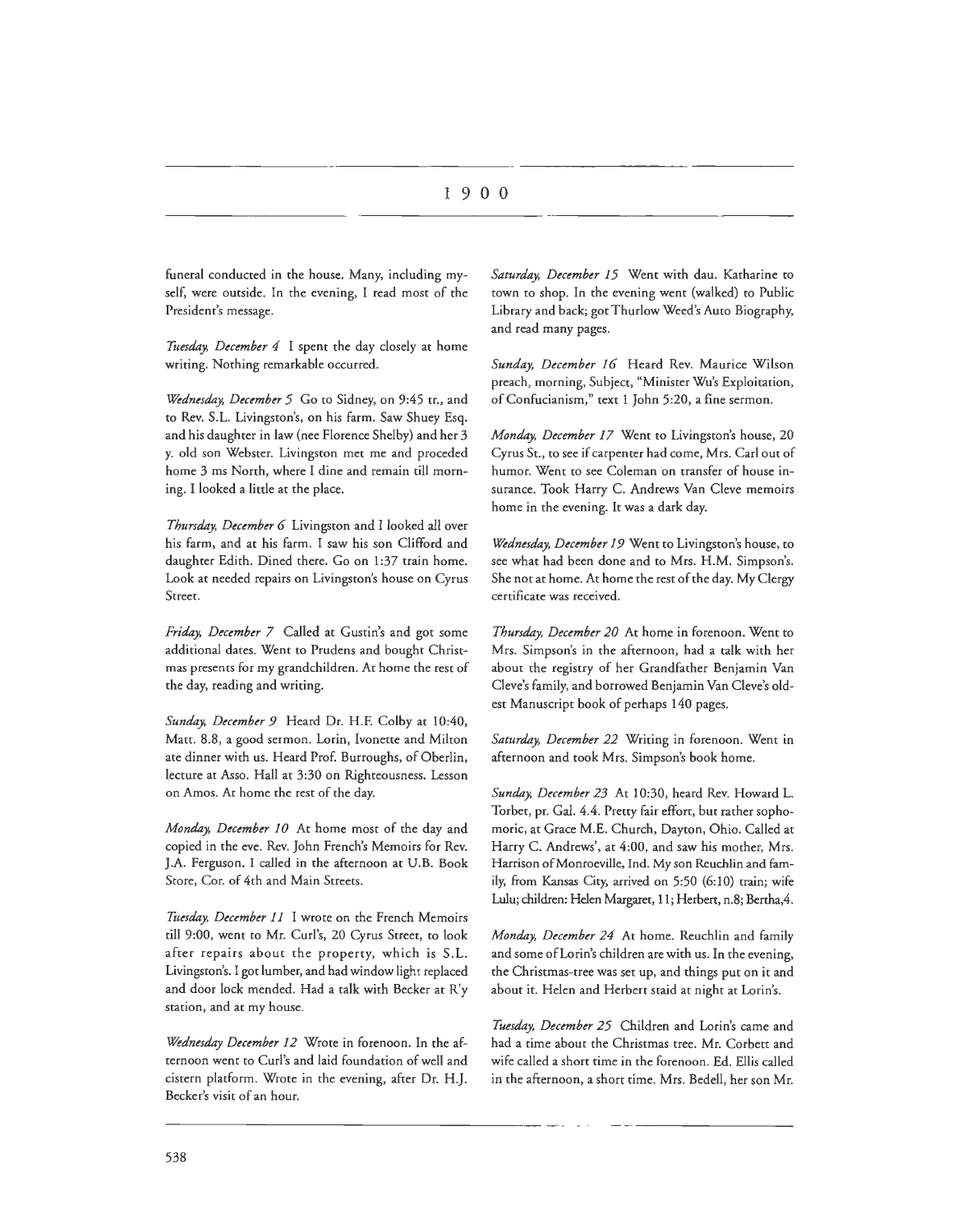Hewitt & wife, and her sister Anna Ramsey called an hour. Lorin's left about 8:00. It is Bertha's birth-day anniversary; 4 years old. Helen is 11; Herbert nearly 8.

*Wednesday, December 26* Reuchlin and family, except Helen, went to Bedell's for dinner. Milton was with us all day. Wm. Andrews called in the evening. I went to the library, got Herbert a drawing transparent slate.

Thursday, December 27 Reuchlin and his family and myself dined and supped at Lorin's. At night the club, called the "Ten Dayton Boys," met at our house in their annual feast. They remained till after midnight.

*Friday, December 28* We were all rather sleepy; for I awoke early. Reuchlin's went in the evening to visit Rev. H.F. Shupe's.

Saturday, December 29 At home all day. Lorin's called in rhe evening; also Ed. Ellis called to see Reuchlin & family.

*Sttnday, December 30* Heard Rev. Maurice Wilson preach ar 10:30, Ps. 135.6, on rhe Past Century, dwelling especially on the religious achievements. At home the rest of rhe day. Reuchlin & family attend Summit St. Church. Lorin & Milton with us to dinner & Nettie and her other children in the evening. Clare Andrews called a few minutes.

*Monday, December 31* At home all day. Reuchlin's visited Ed. Eilis's in the evening. Milton was with us most of the day. This evening closes the Nineteenth Century (as men count) or the Year 1904, as it should have been. I have lived 72/100 of this century. I was awakened by the midnight clatter, but fell asleep in two minutes.

#### Notes at the end of the diary:

Mrs. Eliza B. Beall wrote me, Dec 7, 1899, as follows: "Mr. Milton Wright, Dear Sir: I am glad to know womething of my few surviving relatives, and hasten to answer your questions. My Father Jesse Reeder, died in St. Louis, in 1854. He was a member of the Presbyterian Church. I know not the year in which Uncle Johathan died. Yours, Eliza B. Beall."

#### *Old Records*

There is a transfer of personal property by Jesse Reeder, dated May 30, 1774, to Martin Baker, Who was he? There was a statement that Richard Reeder died at Parkersburg, Va., Feb. 15, 1878; aged 102 years. (From Mrs. Semele Short.)

The farm owned by George Reeder, son of Joseph and Anna, was to be sold ar auction May 13, 1898. It had been in the hands of the Eversons. It is situated about six miles East of Cincinnati. There my mother was born, and probably all the children older than Mary Brown, of her Father's family. (Mary was probably born on the Sycamore Farm.)

#### *Reeders and their Wives*

George Reeder & Margaret Van Cleve. Jonathan Reeder & Sarah Morris. Reuben Reeder & Rebecca Kennedy. Jesse Reeder & Phibe Wheeler, 2nd Miss Kennedy; 3rd Miss McKnight. Ralph Reeder 1st Mary E. Timpson, Miss Travis, 2nd, Micaiah Reeder m. Jane Cowen.

#### *Memoranda*

Paul Lawrence Dunbar was born June 27, 1872, in Dayton, Ohio. His parents were Joshua and Matilda Dunbar, both of whom had been slaves. He graduated from Central High School.

The following have delivered the Annual Missionary Address: 1890, H.J. Becker, at Mt. Zion, Ind. 1891, H. Floyd, Elida, Ohio. 1892, C.L. Wood, Stryker, Ohio. 1893, D.B. Sherk, Waterloo, Ind. 1894, J.K. Alwood, Marion, Ind. 1895, C.H. Kiracofe, Van Orin, Ill. 1896, M. Wright, Charlotte, Mich. 1897, H .J. Barnaby, Messick, Ind. 1898, Wm. Miller. 1899, W.H. Clay, Otterbein Ch. Ohio. 1900, Wm. Dillon, Servia, Ind. 1901, D.K. Flickinger, Middleburg, Pa.

Joseph Reeder, of Loudoun Co., Va., who m. Susana Gano sold nine hundred (900) acres of land, nine miles from Leesburg, Va., to General Wolverton. On payment of a certain amount, which he failed to pay, his tidebond required that he was to have a deed. He never made payment, but without a tide transferred the land. So the tide still remains in the Reeders. As his executor, Joseph Reeder, who m. Anna Huff, did nor press the claim in his lifetime, Sarah (Brand) his dau. destroyed the origi